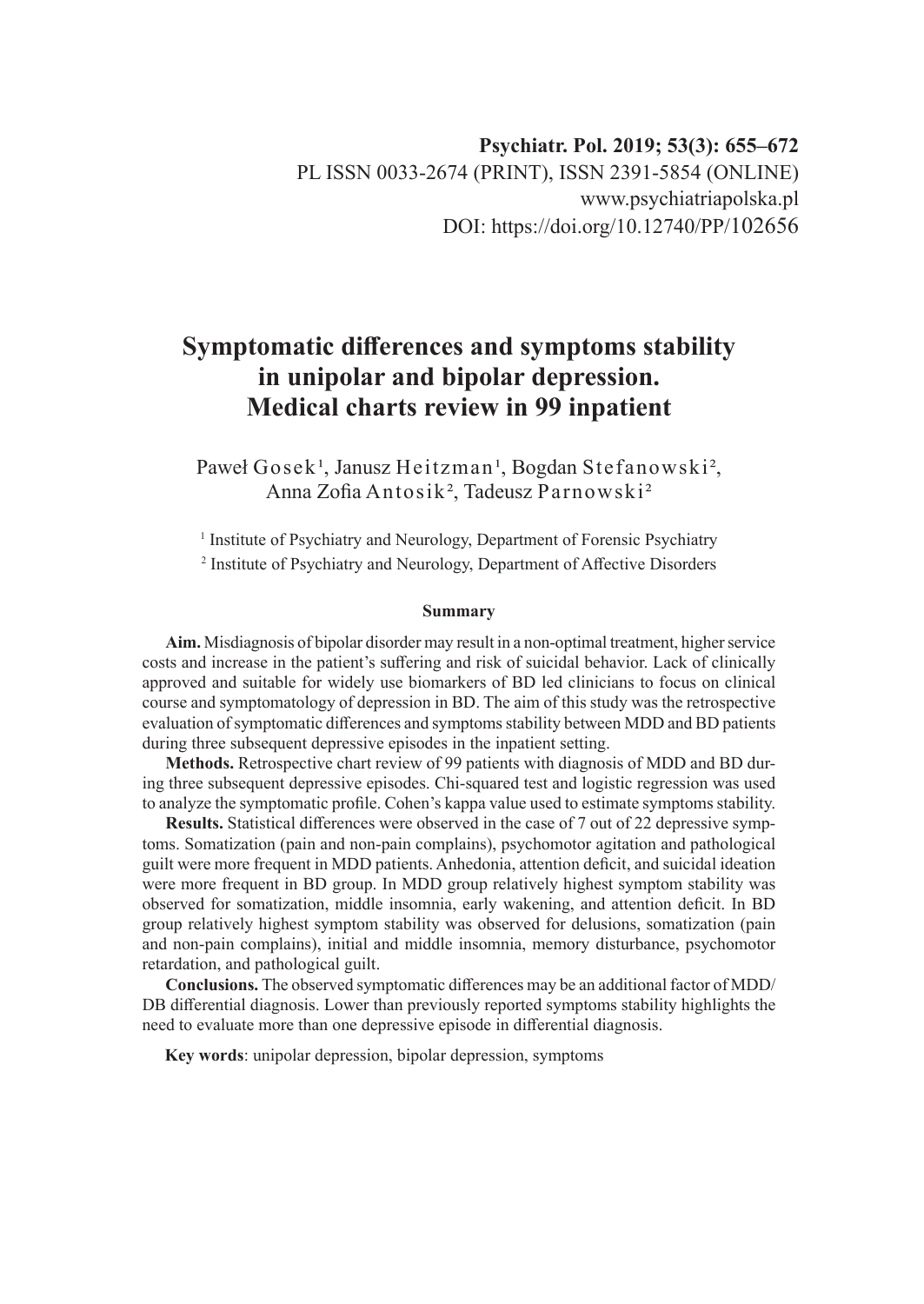## **Introduction**

Depression is one of the leading causes of disability worldwide, and according to WHO, by 2020 it is expected to be the second largest contributor to the world's disease burden [1]. The 1-year prevalence of unipolar depression (major depressive disorder – MDD) was estimated to be 4.1 per 100 with the lifetime prevalence of 6.7 per 100 [2]. Authors of World Mental Health Survey Initiative reported on 1-year prevalence of bipolar disorder (BD) to be 1.5 per 100 with the lifetime prevalence of 2.4 per 100 [3], but this data seems to be underestimated. The distinction between MDD and BD is based on the prevalence of hypomania/mania in the clinical course of the illness. For majority of bipolar patients the first episode is a depressive episode [4] and the average time from the onset of symptoms to the proper diagnosis of bipolar disorder can be as long as ten years [5, 6]. In the group observed by Hirschfeld et al. [7] 69% of bipolar patients received a primary incorrect diagnosis, of which 60% were diagnosed as MDD. Misdiagnosis of bipolarity may result in an inappropriate pharmacological treatment and yield higher costs for healthcare providers [8, 9]. Therefore, there is an urgent need for studies on predictors of bipolarity in depressive individuals.

A number of clinical features and depressive symptoms were proposed to determine the risk of bipolarity in patients with an episode of depression. A higher global severity of symptoms was observed more frequently in BD [10, 11] as well as in MDD [12]. Several authors observed melancholic features, decreased energy, irritability, pathological guilt, worthlessness, fatigue, and anhedonia more frequently in BD [13–19]. Similarly like atypical [18, 20, 21] and psychotic symptoms [11, 15, 17,22, 23]. Anxiety symptoms were observed more often in MDD [17, 24, 25]. Suicidal ideation was reported as more frequent in BD [12, 18, 26, 27], and more frequent in BD I in comparison to BD II individuals [27]. Inconsistent data concerns psychomotor agitation/retardation [10, 18, 28–31]; anger attacks and dysphoria [28, 32]; attention deficit [12, 18, 19, 33]; sleep disorders [12, 27, 34]; and appetite disturbance [19, 26, 35, 36]. Results of the Polish DEP-BI study [37] revealed that in the population of over 800 patients suffering from MDD and BD, in the BD group episodes with hypersomnia, increased appetite, psychotic features and treatment-resistance occurred more frequent that in the MDD group. The authors did not observe differences in prevalence of psychomotor agitation, attention deficit or panic attacks [38].

Difficulties to establish the symptomatic profile in BD and MDD may be related to methodological differences including incoherent criteria of bipolarity or a high rate of conversion from unipolar to bipolar diagnosis. Major depressive disorder is the most common misdiagnosis in bipolar disorder patients [7, 39, 40]. Conversion rate from MDD into BD was estimated in previous reports as approximately 1% annually [41], and the mean delay in the Polish population form the firsts symptoms to the proper diagnosis may be as long as 9.3 years [40]. Qualification of younger individuals into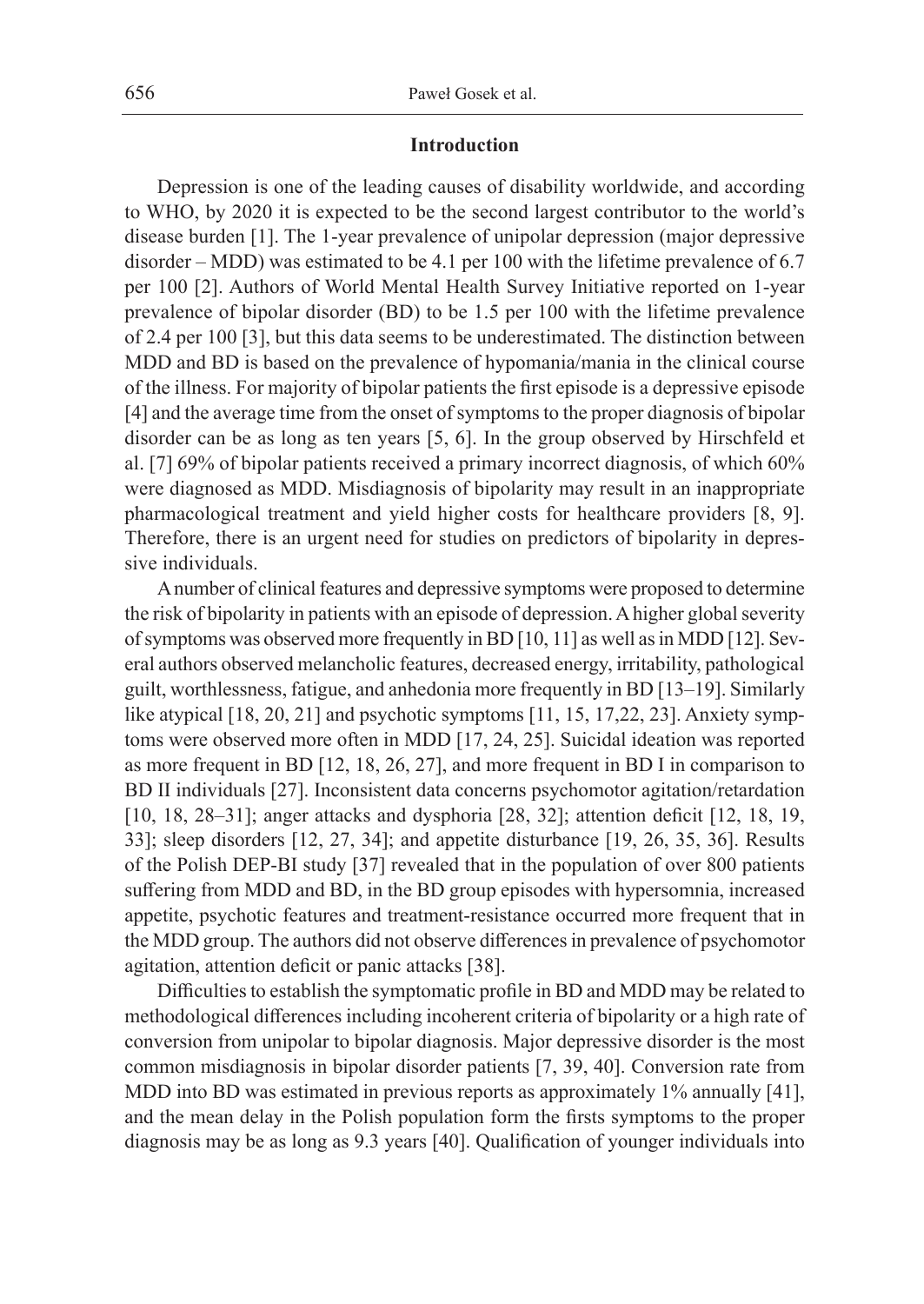the group of MDD poses a high risk of disfiguring of the real symptomatic differences between depression in BD and MDD. This is associated with a high risk of conversion of diagnosis into bipolar disorder, schizophrenia spectrum disorder or personality disorders. Similarly, qualification of older depressive individuals into MDD and BD groups poses a risk of including patients in whom symptoms may be due to the presence of early dementia. Another difficulty is related to uncertain stability of the symptoms during the consecutive depressive episodes [42, 43].

Most of the research concerning symptomatology of depression in BD and MDD patients is based on evaluation of single depressive episode. Minority include more than two episodes [33, 42–44]. For example, Perlis et al. [12] examined prospective data from a cohort of 3,750 individuals with bipolar I or II disorder participating in *the Systematic Treatment Enhancement Program for Bipolar Disorder* study, which experienced at least two depressive episodes during two years of follow-up. A total of 583 subjects experienced two episodes, 149 of those subjects experiencing a third one. Moderate temporal stability of dimensional structure of symptoms was observed. Greatest evidence of stability was observed for neurovegetative features, suicidality, and pathological guilt/rumination, while loss of interest and fatigue were not consistent across episodes. Authors emphasize significant stability of suicidal ideation across adjacent depressive episodes. Psychotic symptoms, though presented only in low number of patients, showed a relatively stability as well. The research carried out up to now are insufficient to answer the question on stability of symptoms and differences between BD and MDD groups of patients. As it has been showed in the previous results, diagnostic stability is greater for contiguous episodes than for noncontiguous episodes [33].

# **Aim**

The aim of this study was the retrospective evaluation of symptomatic differences and stability of symptoms in 99 patients with MDD and BD, during three subsequent depressive episodes, including the attempt to determinate the pattern of specific symptoms during the subsequent episodes (hypothesis I) and analysis of the MDD/BD symptomatic differences in prevalence of specific symptoms (hypothesis II).

# **Material and methods**

### Data

Data analysis concerned the individuals hospitalized at least three times with separate depressive episodes. Detailed medical chart analysis enrolled 297 charts of 99 subjects (BD  $n = 70$ ; MDD  $n = 29$ ), aged 35–60 during the first analyzed depressive episode. 22 symptoms of depression were retrospectively evaluated based on medi-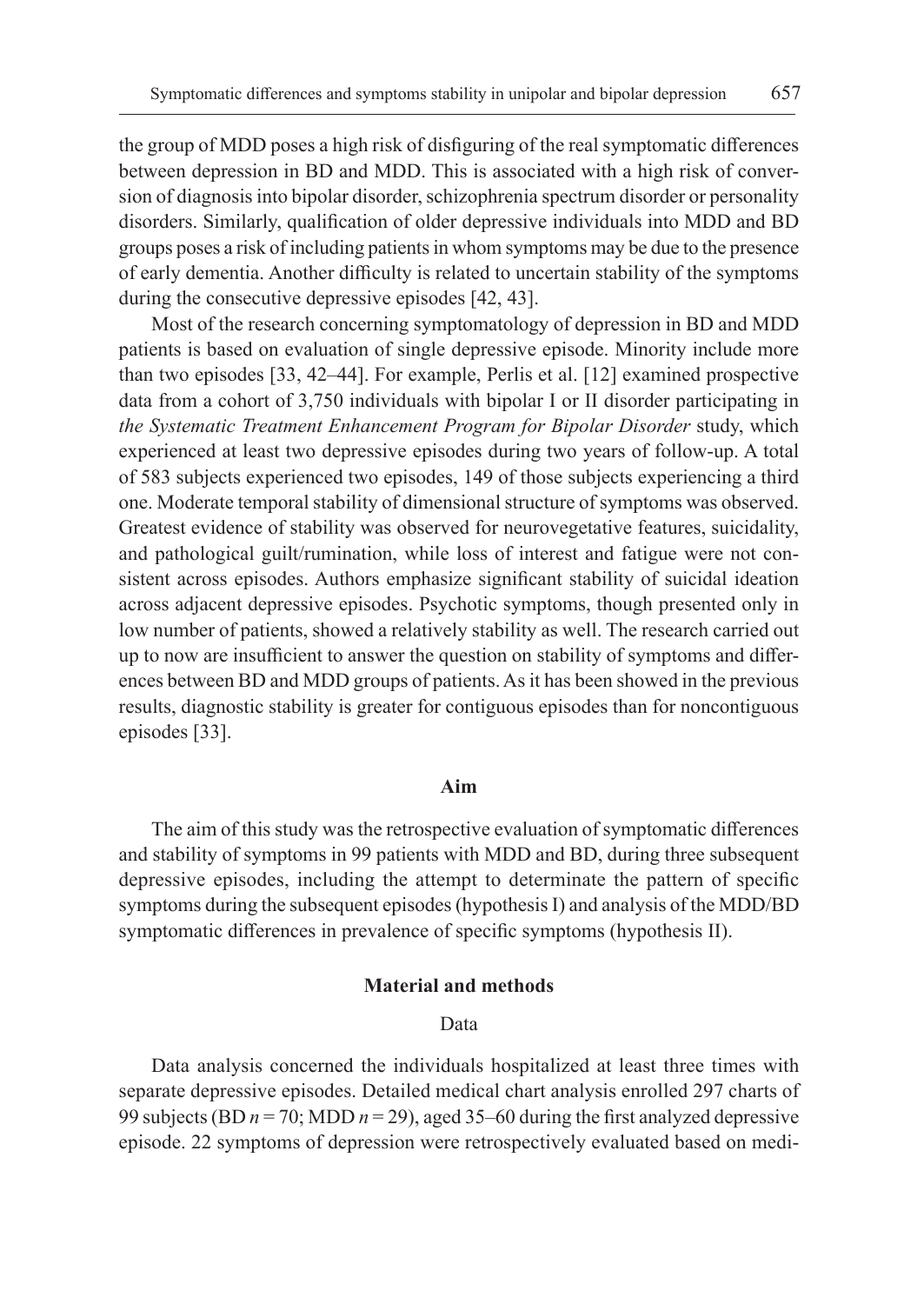cal charts (including medical and nursing documentation and attached psychometric tools and diagnostic scales). All subjects fulfilled major criteria for depression and were diagnosed with depression in MDD or BD according to ICD-10. On the basis of the literature review, the author's inventory of depressive symptoms was created in a form enabling comparison of data with previous research results [18, 40–45]. Psychotic symptoms in the form of delusions have been reported during hospitalization. Symptoms of somatization were divided into symptoms of pain somatization (pain without an obvious somatic cause) and symptoms of painless somatization (for example, feelings of chest pressure, neck pressure, head pressure, tingling or numbness). Irritability/dysphoria was treated as a symptom both when described by the investigator and in the form of patient complaints. Daily fluctuations (including morning deterioration) of symptoms and psychomotor agitation or slowdown were recorded based on the assessment of the treating physician. Presence of other symptoms, including, but not limited to sleep and appetite disorders, weight loss before hospitalization, memory disorders, attention deficit, deterioration of physical fitness, sense of anhedonia, indifference, guilt, suicidal thoughts – were assessed on the basis of entries in the documentation based on complaints of the respondents during the interviews with the respondents. Weight loss during hospitalization was assumed to be at least 1 kilogram in the first four weeks of hospitalization. Research protocol has been accepted by Bioethics Committee of Institute of Psychiatry and Neurology in Warsaw.

Subjects analysis (step I) concerned the individuals hospitalized in the Department of Affective Disorders of the Institute of Psychiatry and Neurology (IPIN) between 2000 and 2010, due to unipolar depression ( $n = 385$ ) or bipolar disorder ( $n = 485$ ). The further analysis (step II) concerned individuals hospitalized at least three times because of separate depressive episodes who had symptomatic remission in the periods between hospitalizations (MDD  $n = 121$ ; BD  $n = 216$ ). Subjects were excluded from the review if the diagnosis was changed at the end of the trial to other than bipolar disorder or unipolar depression. To the detailed (step III) medical chart analysis we enrolled 297 charts of 99 subjects (BD  $n = 70$ ; MDD  $n = 29$ ) aged 35–60 during the first analyzed depressive episode. The analysis of the clinical course and symptomatology of depression were based retrospectively on: (1) referral from the outpatient clinic; (2) emergency department psychiatric evaluation on admission; (3) copy of the previous medical charts; (4) evaluation of the present psychiatric condition by the attending psychiatrist on admission; (5) evaluation of the psychiatric condition by the consultants; (6) nursing documentation; (7) attached psychometric tools and scales; (8) resume of the hospitalization. Due to the naturalistic nature of the study, remission was defined as the entries in the medical records (during anamnesis and/or during subsequent mental health examinations) of asymptomatic periods preceding the analyzed episode, or disappearance of depressive symptoms during the analyzed episode.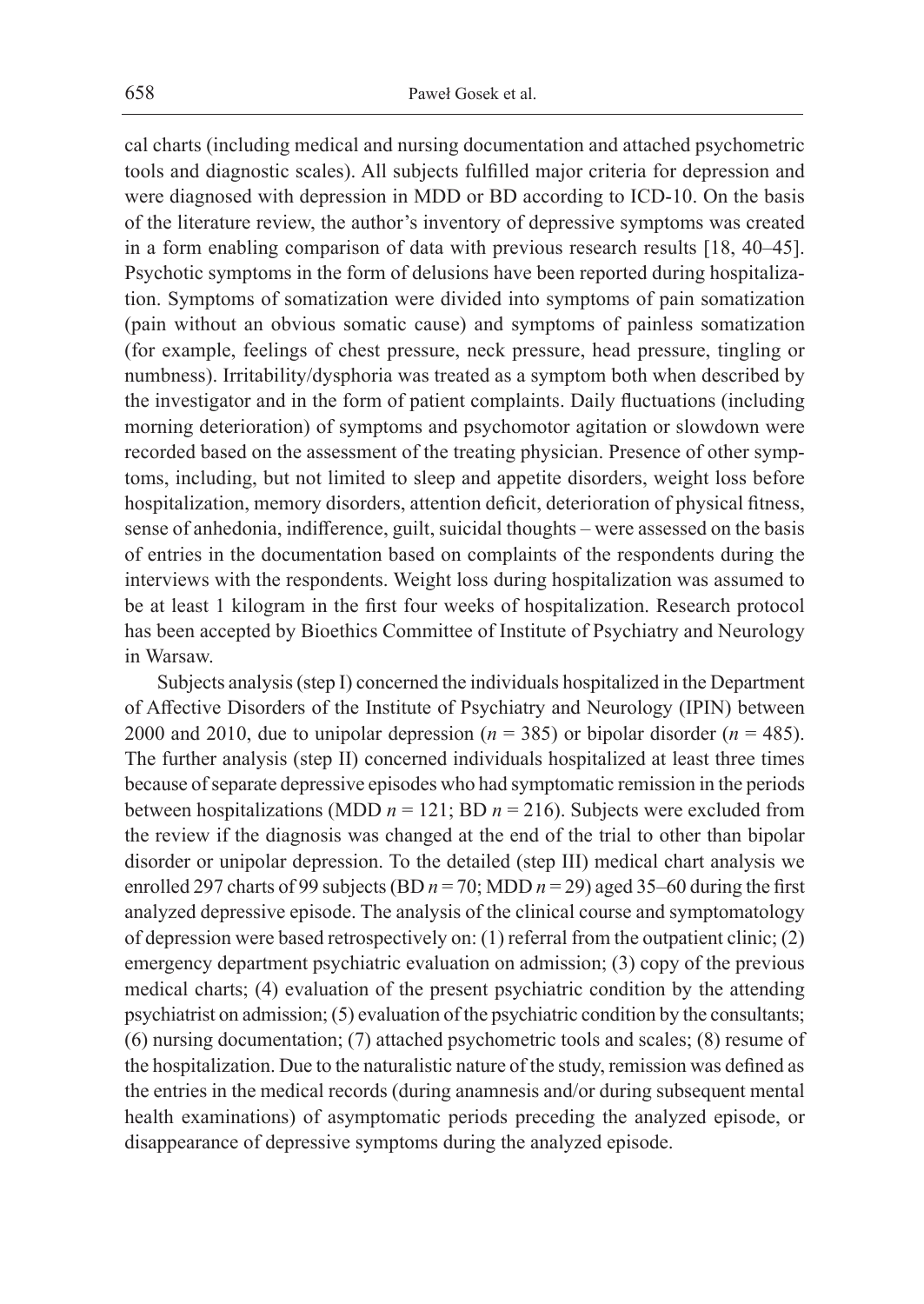#### Subjects

The whole sample consisted of 72 women (72.7%) and 27 men (27.3%), the unipolar group included 23 (79.3%) women and 6 men (20.7%), while the bipolar group included 49 women (70.0%) and 21 men (30.0%). Mean age of the subjects during the first analyzed depressive episode was 49.40 years (range 35–60). In the unipolar group  $-50.76$  (range:  $38-59$ ); in the bipolar group  $-48.91$  (range:  $35-60$ ). There were no statistically significant differences between the groups. The mean time-frame in which the analyzed episodes occurred (from the date of the first hospitalization to the end of the third hospitalization) in the MDD group was  $47.33$  months (*SD* = 25.44, in the range of  $15-105$  months), and in the BD group  $-45.25$  months  $(SD = 27.58)$ , in the range of 12–113 months). The mean age of seeking medical treatment (defined as first contact with general practitioner or psychiatrist because of symptoms of depression) for the whole sample was 36.05 (range: 16–57). We observed a younger age of seeking medical treatment in the bipolar group than in the unipolar group (34.59 vs. 39.59;  $p = 0.006$ ). The average lifetime number of psychiatric hospitalizations (at the time when the analysis was conducted) was  $9.1$  (*SD* = 7.6), higher in the bipolar group  $-9.8$  (*SD* = 8.19) vs. unipolar group  $-7.41$  (*SD* = 5.74). The average lifetime number of depressive episodes was also higher in the bipolar group  $-9.44$  (*SD* = 6.3) vs. 6.24 (*SD* = 2.92). The average lifetime number of hypomanic and manic episodes in the BD group was 4.81 ( $SD = 4.69$ , in the range of 1–25).

#### Statistical analysis

For the comparison of symptoms differences between BD and MDD patients, the Chi-squared test and logistic regression were used. In the logit model, in the first stage, univariate analysis was performed at the significance level of 0.1. Then, the factors, for which the *p*-value was less than 0.1, were included in to the logit model. Final model was matched by the backward stepwise manner for the exclusion level of 0.1. For symptoms stability during the subsequent depressive episodes, to keep comparability with previous reports, we calculated Cohen's weighted kappa. Analysis of variance (ANOVA) was used for variables of age of onset and age at the time of the first analyzed depressive episode. Threshold of  $p = 0.05$  was used to indicate a statistically significant difference.

### **Results**

## Prevalence of depressive symptoms

In the MDD group, a psychomotor retardation and worthlessness were the most prevalent symptoms during the first analyzed depressive episode. A high prevalence was observed for attention deficit. During the second depressive episode,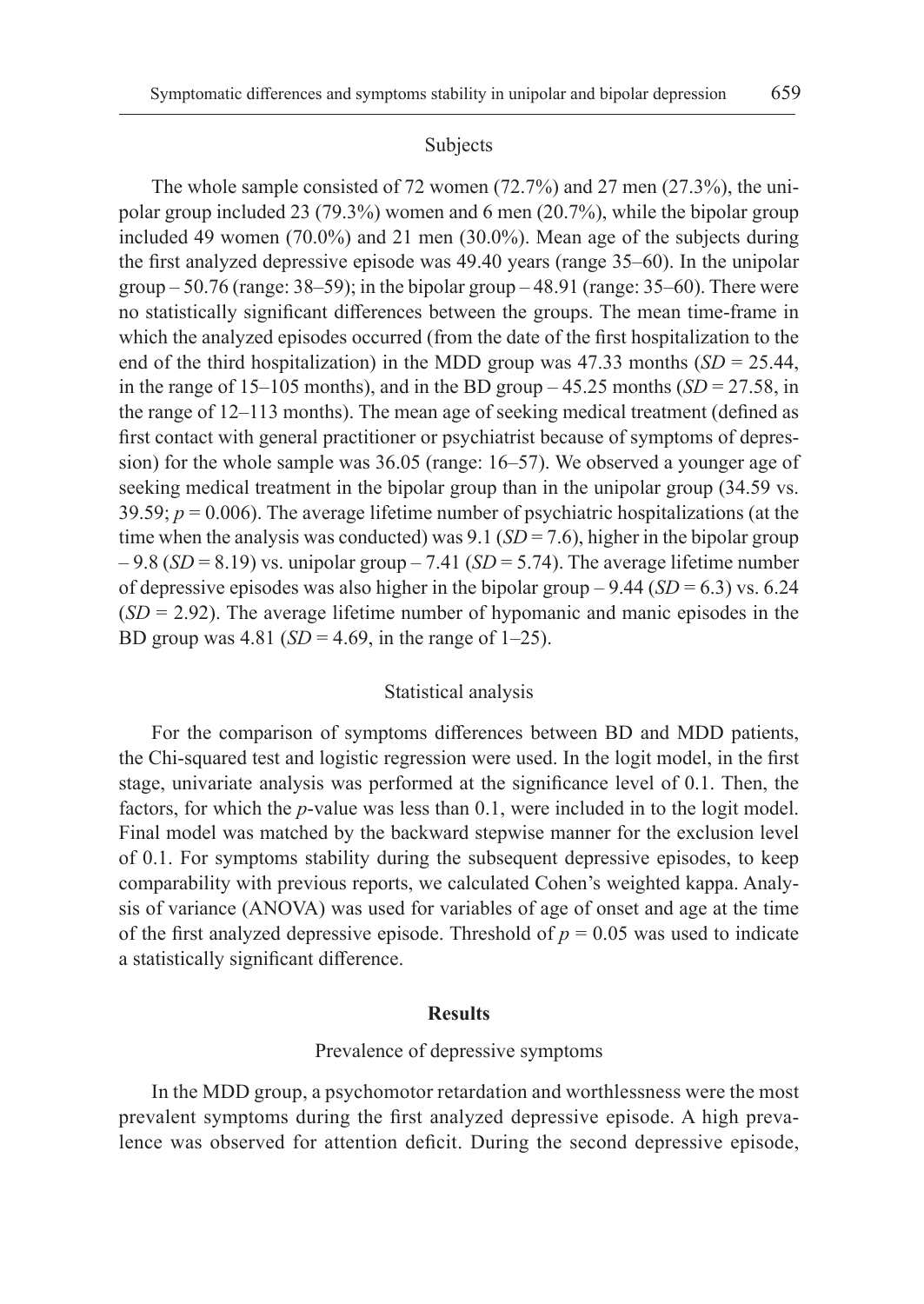a high rate of prevalence was observed for psychomotor retardation and agitation, middle insomnia, appetite loss, worthlessness, and pathological guilt. During the third depressive episode: a psychomotor retardation, psychomotor agitation, initial insomnia, appetite loss, attention deficit, worsening of physical fitness, anhedonia, and worthlessness.

In the BD group, the most prevalent symptom in each depressive episode was a psychomotor retardation. A high rate of prevalence was observed for: initial insomnia, middle insomnia, appetite loss, attention deficit, anhedonia, and worthlessness – in the first analyzed episode; initial insomnia, appetite loss, attention deficit, anhedonia – in the second analyzed episode; initial insomnia, middle insomnia, appetite loss, attention deficit, anhedonia, and worthlessness – in the third analyzed episode. Data are summarized in Table 1.

| Symptoms:                          | Episode I  |           |          | Episode II |           |          | Episode III |           |          |
|------------------------------------|------------|-----------|----------|------------|-----------|----------|-------------|-----------|----------|
|                                    | <b>MDD</b> | <b>BD</b> | p        | <b>MDD</b> | <b>BD</b> | p        | <b>MDD</b>  | <b>BD</b> | р        |
| Delusions                          | 13.80%     | 17.10%    | 0.680    | 6.90%      | 11.4%     | 0.496    | 13.80%      | 11.4%     | 0.743    |
| Somatization, pain complains       | 44.80%     | 20.00%    | $0.012*$ | 51.70%     | 31.4%     | 0.057    | 41.40%      | 20.0%     | 0.078    |
| Somatization, non-pain complains   | 55.20%     | 35.7%     | 0.074    | 51.70%     | 32.9%     | 0.079    | 48.30%      | 21.4%     | $0.008*$ |
| Irritability/dysphoria             | 6.90%      | 22.9%     | 0.061    | 6.90%      | 21.4%     | 0.081    | 6.90%       | 18.6%     | 0.140    |
| Morning worsening                  | 37.90%     | 40.0%     | 0.848    | 44.80%     | 35.7%     | 0.396    | 20.70%      | 32.9%     | 0.226    |
| Psychomotor agitation              | 41.40%     | 28.6%     | 0.215    | 69.00%     | 37.1%     | $0.004*$ | 69.00%      | 47.1%     | $0.048*$ |
| Initial insomnia                   | 58.60%     | 67.1%     | 0.420    | 58.60%     | 67.1%     | 0.420    | 69.00%      | 72.9%     | 0.696    |
| Middle insomnia                    | 51.70%     | 67.1%     | 0.149    | 62.10%     | 58.6%     | 0.747    | 51.70%      | 64.3%     | 0.244    |
| Early morning wakening             | 51.70%     | 50.0%     | 0.876    | 27.60%     | 35.7%     | 0.435    | 31.00%      | 37.1%     | 0.563    |
| <b>Drowsiness</b>                  | 10.30%     | 14.3%     | 0.597    | 10.30%     | 7.1%      | 0.595    | 6.90%       | 11.4%     | 0.496    |
| Appetite loss                      | 58.60%     | 71.4%     | 0.215    | 65.50%     | 68.6%     | 0.767    | 65.50%      | 67.1%     | 0.876    |
| Weight loss before admission       | 31.00%     | 35.7%     | 0.655    | 17.20%     | 14.3%     | 0.709    | 17.20%      | 28.6%     | 0.238    |
| Weight loss during hospitalization | 10.30%     | 22.9%     | 0.117    | 20.70%     | 17.1%     | 0.677    | 13.80%      | 20.0%     | 0.466    |
| Attention deficit                  | 65.50%     | 72.9%     | 0.465    | 48.30%     | 78.6%     | $0.003*$ | 62.10%      | 72.9%     | 0.288    |
| Memory disturbance                 | 37.90%     | 34.3%     | 0.730    | 20.70%     | 21.4%     | 0.935    | 20.70%      | 21.4%     | 0.935    |
| Psychomotor retardation            | 72.40%     | 78.6%     | 0.509    | 82.80%     | 81.4%     | 0.876    | 79.30%      | 84.3%     | 0.550    |
| Worsening of physical fitness      | 55.20%     | 50.0%     | 0.639    | 51.70%     | 55.7%     | 0.717    | 62.10%      | 51.4%     | 0.333    |
| Anhedonia                          | 37.90%     | 68.6%     | $0.005*$ | 51.70%     | 64.3%     | 0.244    | 44.80%      | 62.9%     | 0.099    |
| Less interest                      | 51.70%     | 60.0%     | 0.448    | 58.60%     | 64.3%     | 0.596    | 65.50%      | 58.6%     | 0.520    |
| Pathological guilt                 | 58.60%     | 41.4%     | 0.119    | 62.10%     | 38.6%     | $0.033*$ | 44.80%      | 47.1%     | 0.834    |

Table 1. **Prevalence of depressive symptoms among unipolar (MDD) and bipolar (BD) patients during three subsequent depressive episodes. Pearson's Chi-squared test**

*table continued on the next page*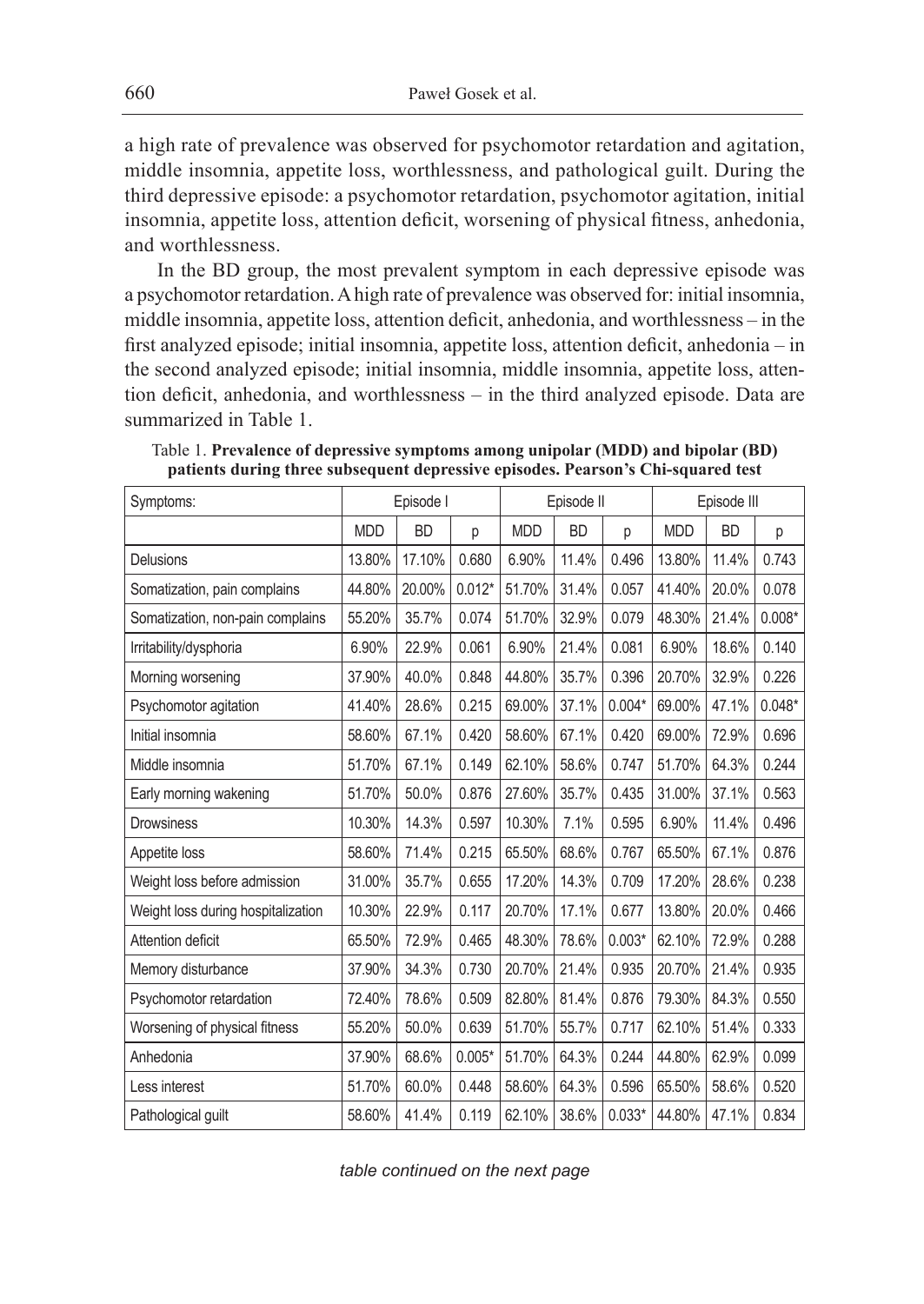| Worthlessness     | 72.40%   62.9%   0.362   72.40%   58.6%   0.195   65.50%   61.4%   0.775  |  |  |  |  |
|-------------------|---------------------------------------------------------------------------|--|--|--|--|
| Suicidal ideation | 41.40%   52.9%   0.299   37.90%   38.6%   0.952   27.60%   52.9%   0.022* |  |  |  |  |

 $*$  p  $\leq 0.05$ 

# Symptomatic differences between unipolar and bipolar depression

The logistic regression was performed for each episode separately (Table 2). Features of somatization (pain and non-pain complaints) during each episode differentiate BD/MDD subjects (OR: 0.3; 0.16; 0.32). As additional differential factors have been indicated: irritability/dysphoria (episode I, OR: 5.016; episode II, OR: 4.324), anhedonia (episode I, OR: 3.773), attention deficit (episode II, OR: 7.741), pathological guilt (episode II, OR: 0.34), and suicidal ideation (episode III, OR: 2.662).

| Symptoms                         | Standard<br>b value<br>deviation |      | Wald's<br>statistic | p value | Odds ratio |  |  |  |  |  |
|----------------------------------|----------------------------------|------|---------------------|---------|------------|--|--|--|--|--|
| Depressive episode I             |                                  |      |                     |         |            |  |  |  |  |  |
| Somatization, pain complains     | $-1.189$                         | 0.52 | 5.260               | 0.02    | 0.3        |  |  |  |  |  |
| Irritability/dysphoria           | 1.613                            | 0.83 | 3.798               | 0.05    | 5.016      |  |  |  |  |  |
| Anhedonia                        | 1.328                            | 0.49 | 7.315               | 0.01    | 3.773      |  |  |  |  |  |
| Mean                             | 0.32                             | 0.39 | 0.66                | 0.42    | 1.38       |  |  |  |  |  |
| Depressive episode II            |                                  |      |                     |         |            |  |  |  |  |  |
| Somatization, pain complains     | $-1.812$                         | 0.63 | 8.249               | 0.004   | 0.16       |  |  |  |  |  |
| Irritability/dysphoria           | 1.464                            | 0.84 | 3.033               | 0.008   | 4.324      |  |  |  |  |  |
| Attention deficit                | 2.047                            | 0.64 | 10.212              | 0.001   | 7.741      |  |  |  |  |  |
| Pathological guilt               | $-1.074$                         | 0.52 | 4.322               | 0.04    | 0.34       |  |  |  |  |  |
| Mean                             | 0.67                             | 0.49 | 1.905               | 0.17    | 1.958      |  |  |  |  |  |
| Depressive episode III           |                                  |      |                     |         |            |  |  |  |  |  |
| Somatization, non-pain complains | $-1.138$                         | 0.48 | 5.530               | 0.02    | 0.32       |  |  |  |  |  |
| Suicidal ideation                | 0.98                             | 0.49 | 3.942               | 0.005   | 2.662      |  |  |  |  |  |
| Mean                             | 0.88                             | 0.35 | 6.442               | 0.01    | 2.406      |  |  |  |  |  |

Table 2. **Logistic regression of symptomatic differences MDD vs. BD**

# Stability of depressive symptoms

For the value of the kappa compliance factor, the following compatibility (repeatability) ranges have been assumed according to Landis and Koch [46]: 0–0.2 low compliance; 0.21–0.4 satisfactory compliance; 0.41–0.6 moderate compliance; 0.61–0.8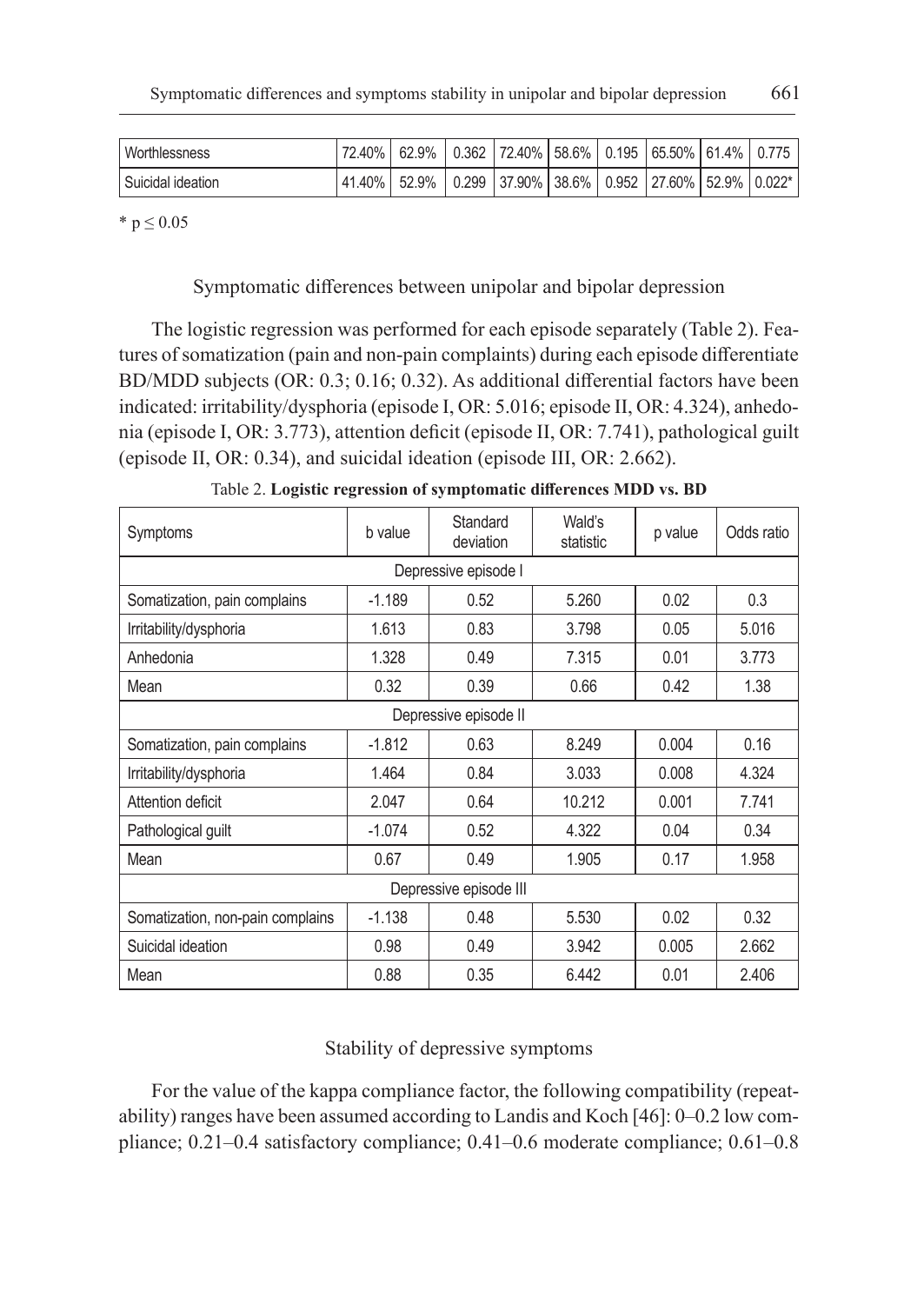high compliance; above 0.81 very high compliance. In the analyzed material, both in the MDD and BD group, satisfactory or moderate repeatability of symptoms dominated in subsequent episodes of depression. Thus, it was not possible to determine a constant pattern of depressive symptoms (expressed in high repeatability of specific symptoms) in the course of MDD and BD, during subsequent analyzed episodes.

In the MDD group, highest symptom stability was observed for somatization (non-pain complains), middle insomnia, early wakening, attention deficit, anhedonia, pathological guilt, and worthlessness (Table 3). In the BD group, highest symptom stability was observed for delusions, somatization (pain and non-pain complains), initial and middle insomnia, memory disturbance, psychomotor retardation, and pathological guilt. Analysis revealed Cohen's kappa measure lower than 0.6 in all cases. (Table 4).

| Symptoms                              | Prevalence |            |                      | Stability<br>episode I vs. II |       | Stability<br>episode I vs. III |       | <b>Stability</b><br>episode II vs. III |       |
|---------------------------------------|------------|------------|----------------------|-------------------------------|-------|--------------------------------|-------|----------------------------------------|-------|
|                                       | Episode I  | Episode II | Episode III<br>phase | kappa                         | р     | kappa                          | р     | kappa                                  | р     |
| Delusions                             | 13.80%     | 6.90%      | 13.80%               | $-0.101$                      | 0.558 | 0.130                          | 0.484 | 0.266                                  | 0.124 |
| Somatization, pain<br>complains       | 44.80%     | 51.70%     | 41.40%               | 0.175                         | 0.340 | 0.368                          | 0.047 | 0.246                                  | 0.176 |
| Somatization,<br>non-pain complains   | 55.20%     | 51.70%     | 48.30%               | 0.516                         | 0.005 | 0.450                          | 0.014 | 0.380                                  | 0.040 |
| Irritability/dysphoria                | 6.90%      | 6.90%      | 6.90%                | $-0.074$                      | 0.690 | $-0.074$                       | 0.690 | 0.463                                  | 0.013 |
| Morning worsening                     | 37.90%     | 44.80%     | 20.70%               | $-0.273$                      | 0.137 | 0.277                          | 0.103 | 0.046                                  | 0.775 |
| Psychomotor<br>agitation              | 41.40%     | 69.00%     | 69.00%               | 0.223                         | 0.160 | 0.094                          | 0.555 | 0.356                                  | 0.056 |
| Initial insomnia                      | 58.60%     | 58.60%     | 69.00%               | 0.289                         | 0.119 | 0.336                          | 0.064 | 0.336                                  | 0.064 |
| Middle insomnia                       | 51.70%     | 62.10%     | 51.70%               | 0.513                         | 0.005 | 0.171                          | 0.356 | 0.513                                  | 0.005 |
| Early morning<br>wakening             | 51.70%     | 27.60%     | 31.00%               | 0.253                         | 0.122 | 0.455                          | 0.007 | 0.418                                  | 0.024 |
| <b>Drowsiness</b>                     | 10.30%     | 10.30%     | 6.90%                | 0.628                         | 0.001 | 0.346                          | 0.056 | 0.346                                  | 0.056 |
| Appetite loss                         | 58.60%     | 65.50%     | 65.50%               | $-0.020$                      | 0.913 | 0.271                          | 0.140 | 0.389                                  | 0.036 |
| Weight loss before<br>admission       | 31.00%     | 17.20%     | 17.20%               | 0.082                         | 0.634 | 0.082                          | 0.634 | 0.033                                  | 0.858 |
| Weight loss during<br>hospitalization | 10.30%     | 20.70%     | 13.80%               | 0.112                         | 0.342 | 0.237                          | 0.046 | 0.057                                  | 0.634 |
| Attention deficit                     | 65.50%     | 48.30%     | 62.10%               | 0.249                         | 0.153 | 0.627                          | 0.001 | 0.453                                  | 0.011 |

Table 3. **Stability of symptoms during three subsequent depressive episodes in the MDD group. Cohen's kappa value**

*table continued on the next page*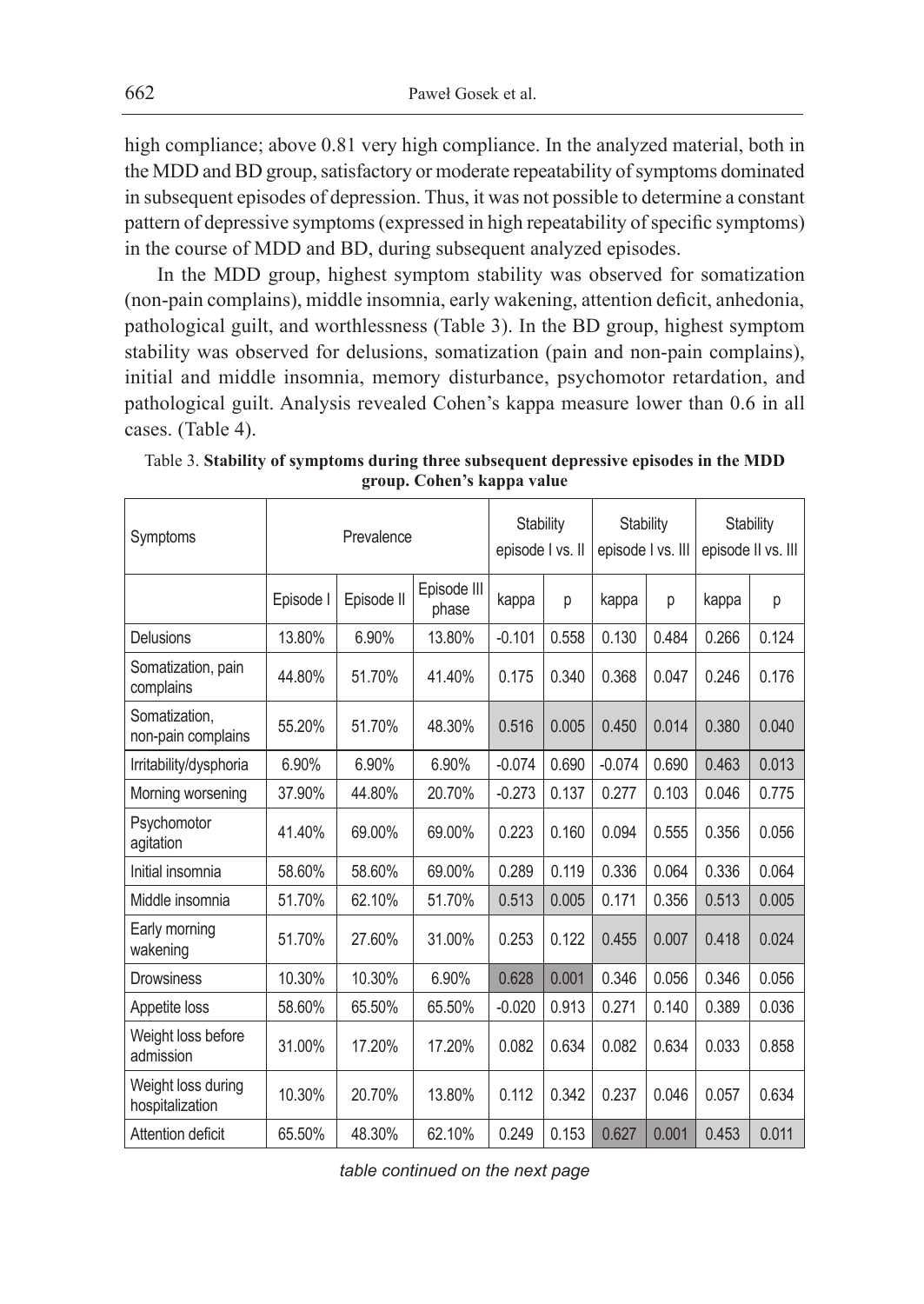| Memory disturbance               | 37.90% | 20.70% | 20.70% | 0.277 | 0.103 | 0.277 | 0.103 | 0.159    | 0.391 |
|----------------------------------|--------|--------|--------|-------|-------|-------|-------|----------|-------|
| Psychomotor<br>retardation       | 72.40% | 82.80% | 79.30% | 0.316 | 0.075 | 0.252 | 0.168 | $-0.008$ | 0.967 |
| Worsening of<br>physical fitness | 55.20% | 51.70% | 62.10% | 0.377 | 0.042 | 0.151 | 0.411 | 0.374    | 0.039 |
| Anhedonia                        | 37.90% | 51.70% | 44.80% | 0.590 | 0.001 | 0.151 | 0.411 | 0.313    | 0.089 |
| Loss of interest                 | 51.70% | 58.60% | 65.50% | 0.306 | 0.096 | 0.442 | 0.013 | 0.417    | 0.023 |
| Pathological guilt               | 58.60% | 62.10% | 44.80% | 0.496 | 0.007 | 0.187 | 0.296 | 0.529    | 0.002 |
| Worthlessness                    | 72.40% | 72.40% | 65.50% | 0.827 | 0.000 | 0.519 | 0.005 | 0.680    | 0.000 |
| Suicidal ideation                | 41.40% | 37.90% | 27.60% | 0.352 | 0.057 | 0.402 | 0.023 | 0.304    | 0.092 |

Kappa value between 0.4 and 0.6 is marked in light grey; Kappa value > 0.6 is marked in dark grey

| Table 4. Stability of symptoms during three subsequent depressive episodes in the BD group. |  |
|---------------------------------------------------------------------------------------------|--|
| Cohen's kappa value                                                                         |  |

|                                       |           | Stability  |             | <b>Stability</b> |       | Stability         |       |                    |       |
|---------------------------------------|-----------|------------|-------------|------------------|-------|-------------------|-------|--------------------|-------|
| Symptoms                              |           | Prevalence |             | episode I vs. II |       | episode I vs. III |       | episode II vs. III |       |
|                                       | Episode I | Episode II | Episode III | kappa            | р     | kappa             | p     | kappa              | р     |
| Delusions                             | 17.10%    | 11.4%      | 11.4%       | 0.305            | 0.009 | 0.305             | 0.009 | 0.435              | 0.000 |
| Somatization, pain<br>complains       | 20.00%    | 31.4%      | 20.0%       | 0.412            | 0.000 | 0.267             | 0.021 | 0.355              | 0.001 |
| Somatization.<br>non-pain complains   | 35.7%     | 32.9%      | 21.4%       | 0.430            | 0.000 | 0.317             | 0.005 | 0.218              | 0.057 |
| Irritability/dysphoria                | 22.9%     | 21.4%      | 18.6%       | 0.213            | 0.074 | 0.263             | 0.027 | 0.376              | 0.002 |
| Morning worsening                     | 40.0%     | 35.7%      | 32.9%       | 0.364            | 0.002 | 0.110             | 0.350 | 0.303              | 0.011 |
| Psychomotor agitation                 | 28.6%     | 37.1%      | 47.1%       | 0.229            | 0.051 | 0.033             | 0.762 | 0.217              | 0.064 |
| Initial insomnia                      | 67.1%     | 67.1%      | 72.9%       | 0.288            | 0.016 | 0.458             | 0.000 | 0.322              | 0.006 |
| Middle insomnia                       | 67.1%     | 58.6%      | 64.3%       | 0.332            | 0.005 | 0.367             | 0.002 | 0.519              | 0.000 |
| Early morning wakening                | 50.0%     | 35.7%      | 37.1%       | 0.086            | 0.454 | 0.114             | 0.322 | 0.229              | 0.055 |
| <b>Drowsiness</b>                     | 14.3%     | 7.1%       | 11.4%       | 0.042            | 0.705 | 0.236             | 0.046 | 0.241              | 0.037 |
| Appetite loss                         | 71.4%     | 68.6%      | 67.1%       | 0.117            | 0.329 | 0.163             | 0.171 | 0.378              | 0.002 |
| Weight loss before<br>admission       | 35.7%     | 14.3%      | 28.6%       | 0.103            | 0.309 | $-0.009$          | 0.937 | 0.176              | 0.105 |
| Weight loss during<br>hospitalization | 22.9%     | 17.1%      | 20.0%       | 0.298            | 0.061 | $-0.137$          | 0.405 | 0.041              | 0.819 |
| Attention deficit                     | 72.9%     | 78.6%      | 72.9%       | 0.227            | 0.055 | 0.278             | 0.020 | $-0.006$           | 0.963 |
| Memory disturbance                    | 34.3%     | 21.4%      | 21.4%       | 0.269            | 0.018 | 0.199             | 0.080 | 0.406              | 0.001 |
| Psychomotor retardation               | 78.6%     | 81.4%      | 84.3%       | 0.465            | 0.000 | 0.248             | 0.034 | 0.397              | 0.001 |

*table continued on the next page*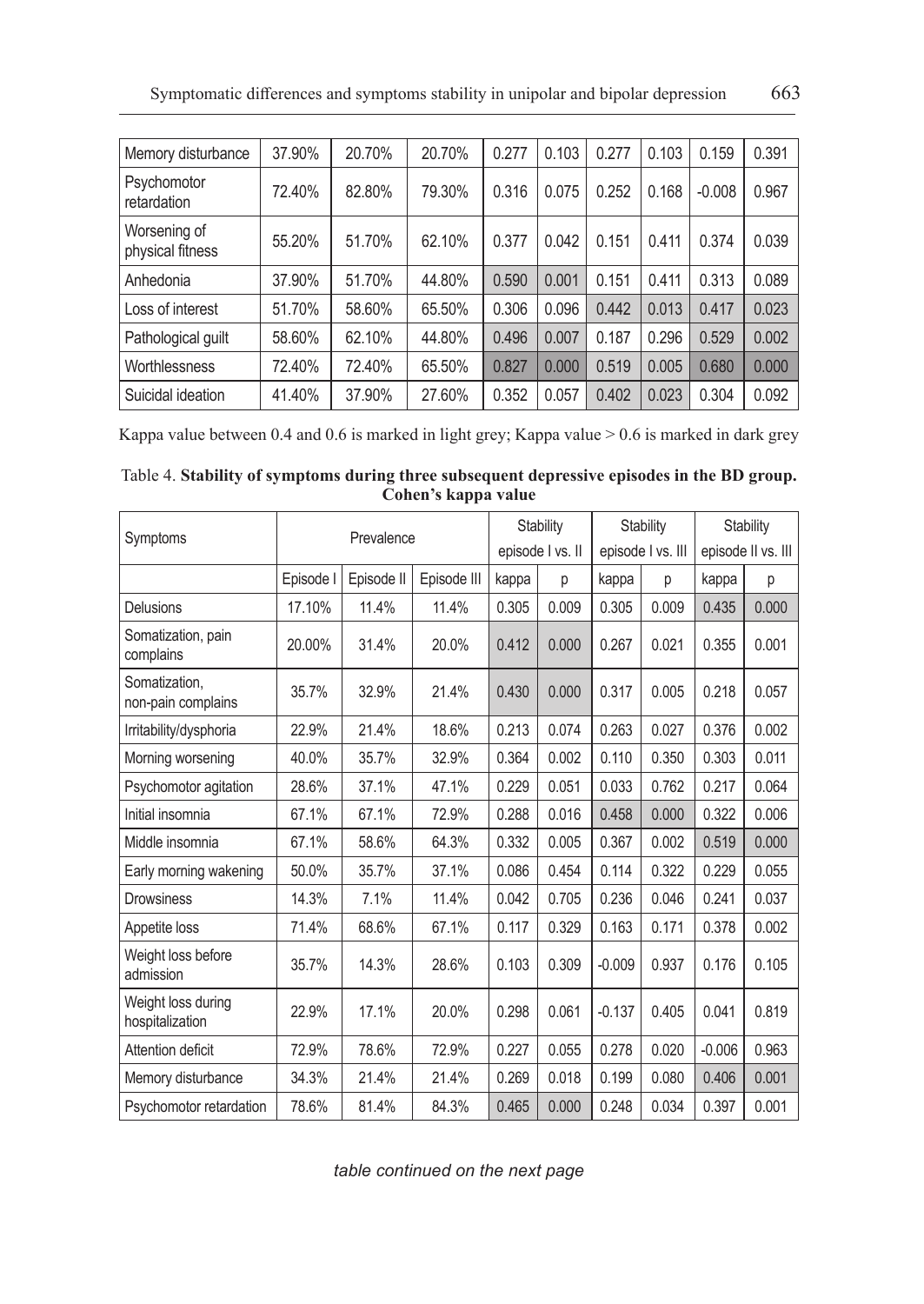| Worsening of physical<br>fitness | 50.0% | 55.7% | 51.4% | 0.314 | 0.008 | 0.343 | 0.004 | 0.283 | 0.017 |
|----------------------------------|-------|-------|-------|-------|-------|-------|-------|-------|-------|
| Anhedonia                        | 68.6% | 64.3% | 62.9% | 0.073 | 0.539 | 0.116 | 0.330 | 0.167 | 0.161 |
| Loss of interest                 | 60.0% | 64.3% | 58.6% | 0.364 | 0.002 | 0.083 | 0.488 | 0.279 | 0.019 |
| Pathological quilt               | 41.4% | 38.6% | 47.1% | 0.286 | 0.016 | 0.308 | 0.010 | 0.537 | 0.000 |
| Worthlessness                    | 62.9% | 58.6% | 61.4% | 0.193 | 0.105 | 0.180 | 0.131 | 0.346 | 0.004 |
| Suicidal ideation                | 52.9% | 38.6% | 52.9% | 0.098 | 0.395 | 0.140 | 0.241 | 0.154 | 0.180 |

Kappa value between 0.4 and 0.6 is marked in light grey

#### **Discussion**

The analysis of the course of the illness in the study group showed that the mean age for seeking for medical treatment due to the symptoms of depression was 36.05 (for BD 34.59, for MDD 39.59, respectively;  $p = 0.006$ ). However, it cannot be excluded that the symptoms of mood disorders occurred significantly earlier, as indicated by data from the literature. The majority of authors claim that the first symptoms of the illness occur in patients with BD about 10 years earlier than in patients with MDD [36, 47, 48], and that the first symptoms of BD usually occur between 15 and 25 years of age [49]. Our results confirm previous observations in which the period from the onset of the first symptoms to the initiation of treatment for BD was estimated at 5–10 years [50]. Taking into account the clinical characteristics of the study group (three episodes over an average period of 4 years), the results we observed confirm data concerning the negative impact of late initiation of treatment on the course of BD, including the risk of hospitalization [51, 52].

The results of the statistical analysis of symptomatic differences between BD and MDD demonstrated that MDD was more associated with the features of somatization (pain and non-pain). This confirms earlier findings of, among others, Potter [24], Mitchell and Malhi [34], Perlis et al. [12]. The rate of prevalence of somatization symptoms was close to that reported by Bair et al. [53]. Somatization is often conceptualized as an expression of anxiety. Our results confirm indirectly the previously published reports [17, 24, 25] on a higher prevalence of anxiety in MDD. Symptoms of somatization may be a valid discriminator between MDD and BD. What is interesting, the prevalence of the features of somatization discriminated BD/MDD patients regardless of the illness duration, during each of the subsequent episodes. Prevalence of irritability/dysphoria was significantly higher in BD in our group – as in previous reports of Benazzi et al. [19] and Moreno et al. [27], but with a higher rate of the general prevalence. Observed differences concern all of the analyzed episodes, in the first two on the level of statistical significance. The discrepancy may be due to cultural differences in the classification of behavior as dysphoric. Our results suggest that irritability/dysphoria may be an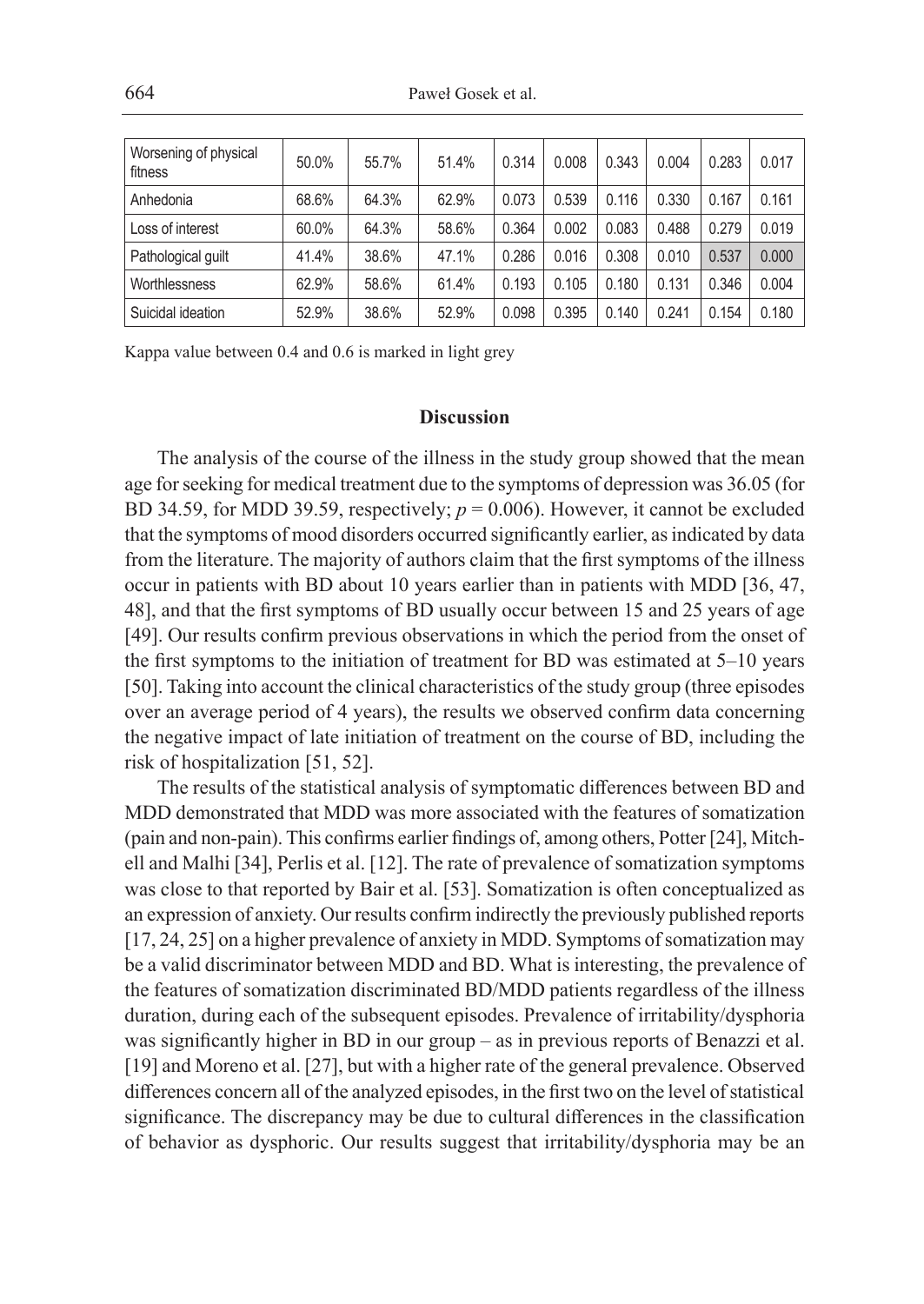additional predictor of bipolarity – similar to Perlis et al. [32], what was not observed in the Polish DEP-BI study [37].

Complaints on cognitive functions deficit is common in depressive individuals. In the study group, complaints on anhedonia and attention deficit were observed more often in BD. In our group the prevalence rate was lower than in the previous reports [18, 27]. There were no clear differences regarding complaints on memory disturbance, which may occur due to the age restriction. While the prevalence of complaints about memory disorders was similar between the two groups in the course of three subsequent episodes, the prevalence of complaints about the attention deficit differed most clearly between patients with BD and patients with MDD in the second analyzed episode, where the proportion of these complaints in the MDD group was lower than in the other episodes. It cannot be ruled out that for MDD patients, the severity of attention distress correlates less with the duration of the illness and the number of episodes. As in previous reports [18, 26, 27], suicidal thoughts were more common in patients with BD during each of the analyzed episodes. The rate of suicidal ideation was surprisingly low, considering the fact that our group included inpatients. A possible explanation is a low reporting rate, even in the inpatient setting. There was a tendency towards decrease in the prevalence of suicidal thoughts in the MDD group  $(41.4\%$  – episode I, 37.9% – episode II, 27.6% – episode III), which may indicate, among others, the effectiveness of therapeutic management. Such correlation was not observed in the BD group, where the occurrence of suicidal thoughts does not seem to correlate significantly with the number of episodes.

Pathological guilt was observed more frequently in MDD during episode I and II, while during the episode III in the BD group. The symptomatic analysis of our group did not confirm any significant differences in the prevalence of psychotic features (depressive delusions) [11, 15, 17, 20] or sleep or appetite disturbance, opposite to several reports. There were no clear-cut differences in the prevalence of features of melancholia, defined as a symptomatic complex of psychomotor disturbance, anhedonia, initial insomnia, morning worsening of symptoms, pathological guilt, and appetite loss.

To sum up, the results of the analyzed material indicate that pathological guilt and somatization symptoms, both painful and non-painful (more prevalent in MDD), as well as irritability/dysphoria, anhedonia, attention deficit, and suicidal thoughts (more prevalent in BD), may be helpful in MDD/BD differentiation. In the analyzed material, somatization symptoms most significantly differentiated patients with MDD from those with BD.

In both groups, BD and MDD, we observed satisfactory or moderate stability of symptoms. For example, in the BD group none of the analyzed symptoms showed higher kappa than > 0.61 (according to Landis and Koch [46]: 0.61–0.8 – high compliance). Our results partially confirm the previous observations. In group of 78 inpatients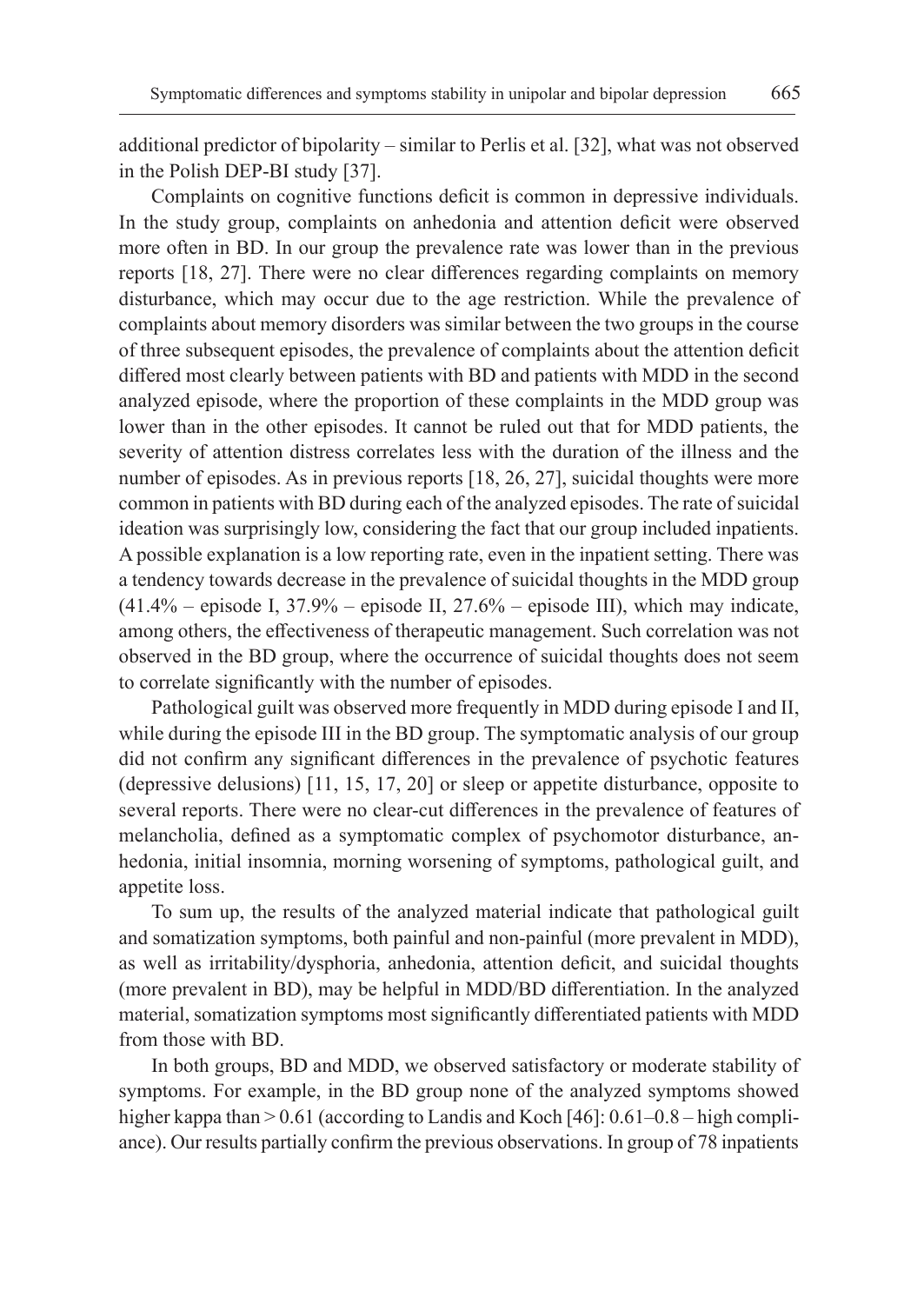with MDD, Quendo et al. [43] reported low symptoms stability across two subsequent depressive episodes. The most robust stability was noticed for anxiety and suicidal thoughts, while moderate stability was noticed for only few depressive symptoms. The authors concluded on instability of symptoms in recurrent major depression. Paykel et al. [45] among 28 depressive symptoms in MDD patients identified moderate stability of just few symptoms. In our group, the features of somatization, pathological guilt, sleep disturbance, and cognitive deficit (memory disturbance and attention deficit) demonstrated relatively highest stability. Somatization and pathological guilt were relatively stable in both MDD and BD patients.

Among sleeping disturbances most stable were initial and middle insomnia (in the BD group) and middle insomnia (in the MDD group). As the manner of the study was naturalistic, it is impossible to exclude influence of medications on the symptomatic profile of depression in both groups, especially tranquillizers and sleeping medications – what may have a significant impact especially on initial insomnia. Use of sleeping medication is common in clinical practice, therefore analysis of sleep pattern in the clinical setting in relation to phenomenology of depression may have a minor value.

Relatively high stability, higher than in other reports [45], was demonstrated for memory disturbance and attention deficit. In particular, prevalence of attention deficit was over 70% in all three subsequent episodes in the BD group. Higher rate of suicide ideation among bipolar patients is well known and proven [12, 27]. We did not observe high stability for suicidal ideations in BD, previously reported by Quendo et al. [43], Perlis et al. [12] and Williams et al. [54]. Prevalence of suicidal ideation decreased during subsequent episodes in the MDD group, but not in the BD group. Suicide ideation observed in bipolar patients in our group seems to occur independently of presence of suicidal ideation in the past (kappa value for subsequent episodes: 0.098, 0.140, 0.154).

Similar, high stability of neurovegetative symptoms in our group was not confirmed, contrary to Nierenberg et al. [42]. So-called 'atypical symptoms', such as psychomotor agitation and drowsiness, in our group were not more frequent in BD vs. MDD, and their stability across episodes was moderate. In the literature, there are reports which indicate that atypical symptoms occur more likely in the course of bipolar disorder vs. MDD, which was not confirmed in our report. Potential explanation may be related to clinical presentation of atypical depression, which is not often treated in hospital setting due to lower symptomatic severity and minor social impairment.

High dispersion of the results for melancholic features (anhedonia, morning worsening, early morning weakening, pathological guilt, psychomotor disturbance, appetite loss, and weight loss) preclude dependable conclusions. We have not been able to particularize any specific pattern of melancholic features. It is consistent with the results of Coryell et al. [33], who assessed stability of the depression subtype diagnosed during first episode in the group of 424 patients diagnosed with BD, MDD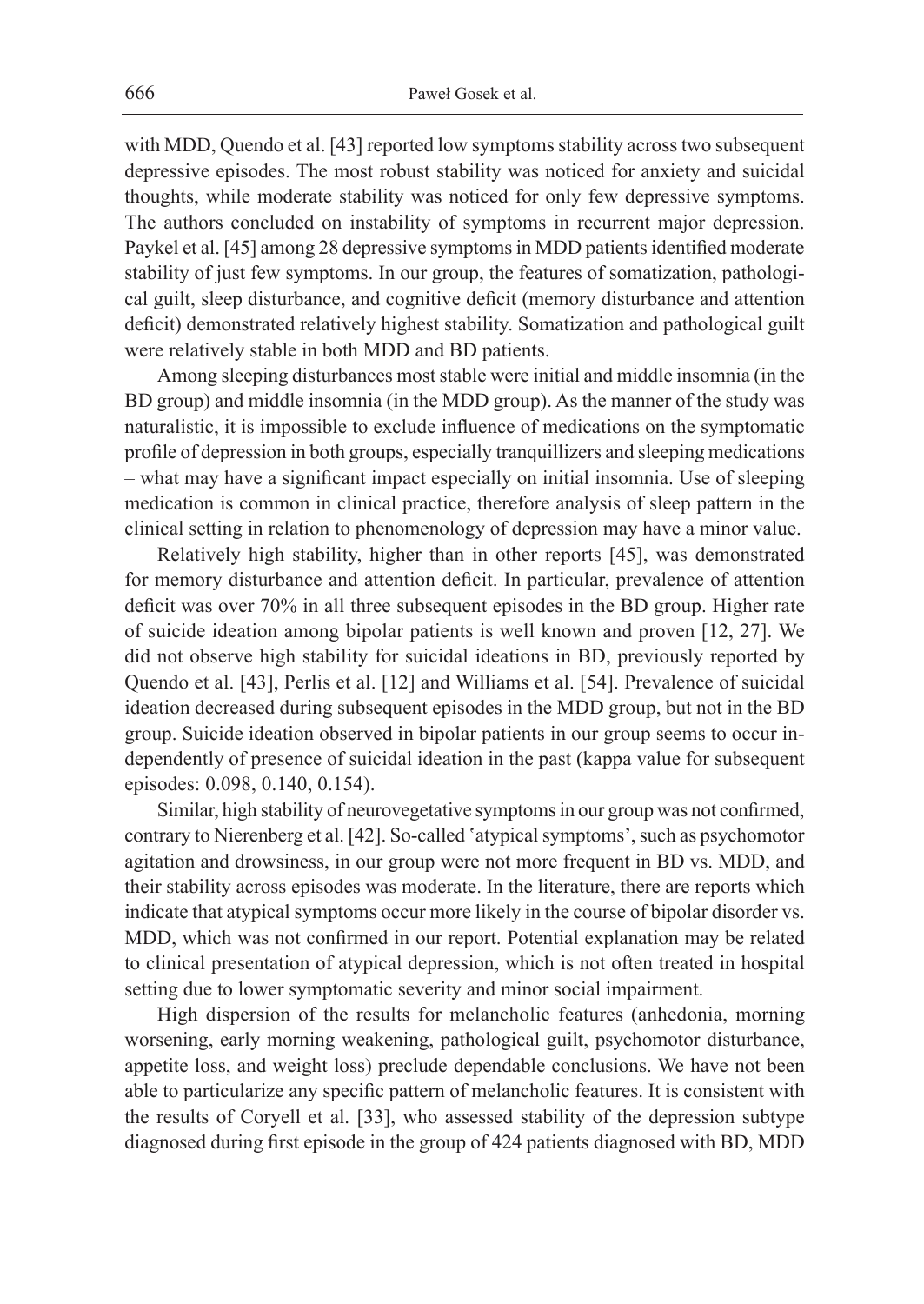or schizoafective disorder in 8-year follow-up. The highest stability was observed for psychotic subtype of depression, only moderate effect was observed for subtypes characterized by psychomotor disturbance and endogenous syndrome.

Stability of depressive delusions and irritability/dysphoria in our group was higher in BD than in MDD, which is consistent with previous results [12]. However, the occurrence of psychotic symptoms as compared to other symptoms was not characterized by significantly higher stability. This is in line with previous observations of Winokur et al. [44], who reported low repeatability of psychotic symptoms during subsequent episodes of depression.

The aim of the repeatability analysis was to determine a constant pattern of depressive symptoms (expressed in high repeatability of individual symptoms) in the course of MDD and BD during subsequent analyzed episodes. However, the satisfactory or moderate repeatability of most symptoms during the analyzed episodes suggests that the symptomatology of subsequent episodes of depression is highly heterogeneous. The observed differences concerned episodes which occurred on average time-frame of less than 4 years, so covered relatively short period when compared to the average duration of MDD or BD in the lifespan. We cannot exclude that a more fixed pattern of depressive symptoms in MDD/BD could be established by analyzing more episodes of depression. Similarly, the prospective nature of future research would make it possible to increase the relevance of observations. However, the results of our study call into question the validity of symptomatic MDD/BD differentiation attempts based on a single episode of depression.

# **Conclusions**

- 1. Occurrence of pathological guilt and somatization symptoms, both painful and non-painful, as well as irritability/dysphoria, anhedonia, attention deficit, and suicidal thoughts may be helpful in MDD/BD differentiation.
- 2. In the analyzed material, somatization symptoms most significantly differentiated patients with MDD from those with BD. However, due to the satisfactory or moderate stability of depressive symptoms in the analyzed groups, this conclusion needs to be verified in subsequent samples.
- 3. In the analyzed material, both in the BD and MDD groups, prevailed satisfactory or moderate repeatability of symptoms in subsequent episodes of depression, which indicates the high heterogeneity of symptomatology of subsequent depressive episodes. Thus, it was not possible to determine a constant pattern of depressive symptoms (expressed in high repeatability of individual symptoms) in the course of MDD and BD during subsequent analyzed episodes.
- 4. Stability of depressive symptoms Lower than previously reported calls into question the validity of attempts to MDD/BD clinical differentiation on the basis of symptomatology of a single episode.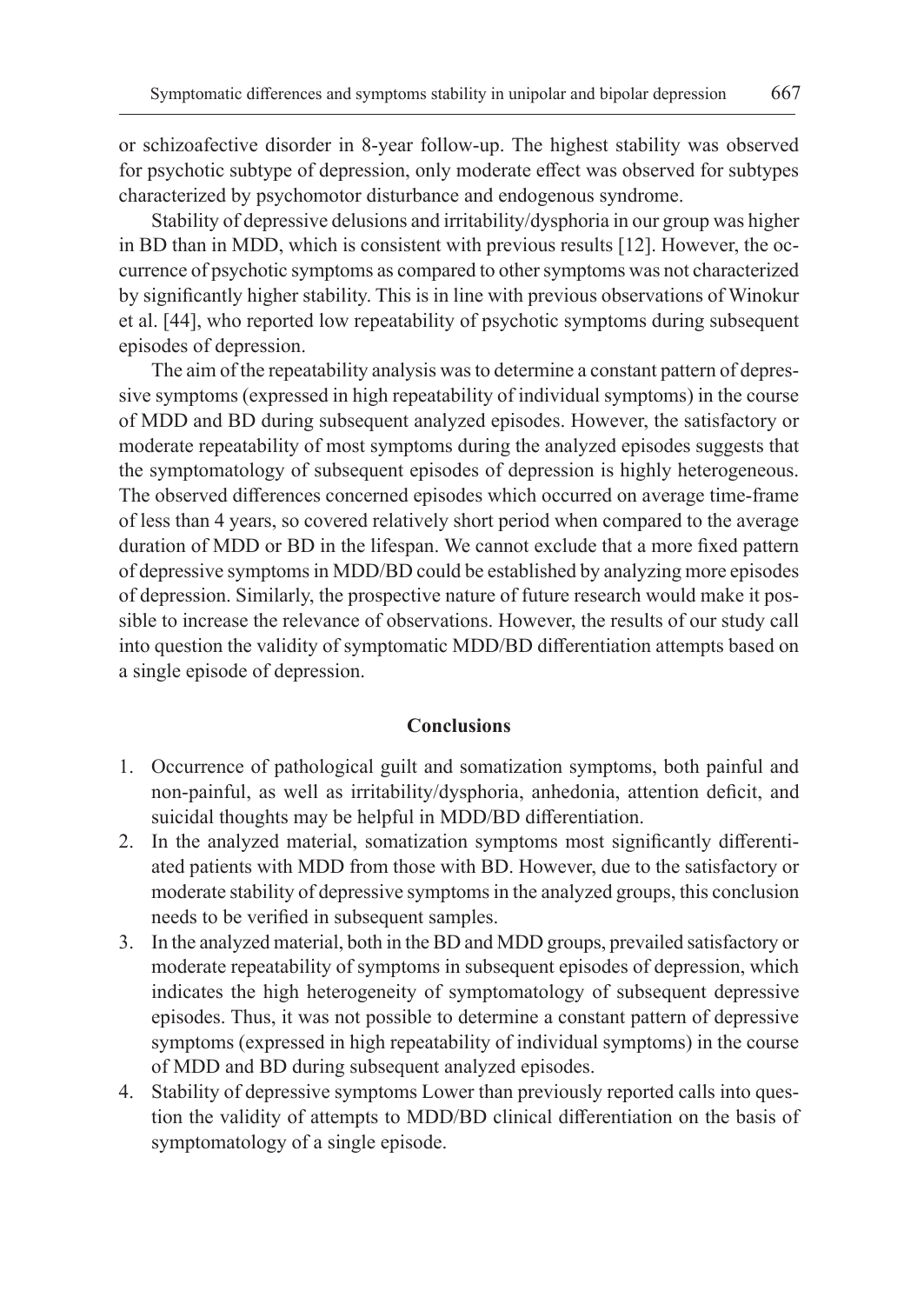5. Further prospective research on large sample of BD/MDD patients are needed to define symptomatic differences and stability of symptoms in BD and MDD.

# **Limitations**

Obvious limitation of our study is a retrospective design. Number of subsequent depressive episodes restricted to three may not give the clear pattern of symptoms stability. Lack of correlation of prevalence of depressive symptoms with general severity of depression is an additional limitation, which also results from a retrospective design of the study. Due to the same reason, it is impossible to exclude influence of medications on the symptomatic profile of depression in both groups, especially tranquillizers and sleeping medications.

 The aim of our study was to determine the differences in the prevalence and repeatability of depressive symptoms. The obtained results, including those concerning the stability and prevalence of symptoms, in many dimensions do not coincide with the results obtained by other research teams, including those from prospective studies. However, it should be emphasized that due to the necessary long follow-up period required by prospective studies of this type, the availability of literature data is limited and the problem of repeatability of symptoms in subsequent depressive episodes is not fully recognized.

Due to the naturalistic, retrospective nature of the study and the characteristics of the study group (e.g., the age criterion applied, hospitalized patients, centre receiving drug-resistant patients referred from other hospitals), direct cause and effect reasoning and reference to the whole population is not possible. In particular, the prevalence and repeatability of symptoms that may be important in differentiating BD and MDD need to be confirmed. Thus, it is necessary to confirm the conclusions resulting from the presented analysis in subsequent, comprehensive prospective studies conducted on a larger group. Despite the obvious limitations of the study, we hope that the presented results will contribute to a deeper discussion on the symptomatology of depression.

#### **Acknowledgments**

*Authors are very grateful to the all personnel involved in medical records processing, crucial to this research, especially to the physicians from Department of Affective Disorders, Institute of Psychiatry and Neurology in Warsaw. The project was not supported by any external source of founding.*

### **Disclosure of Interest**

*The authors report no conflicts of interest.*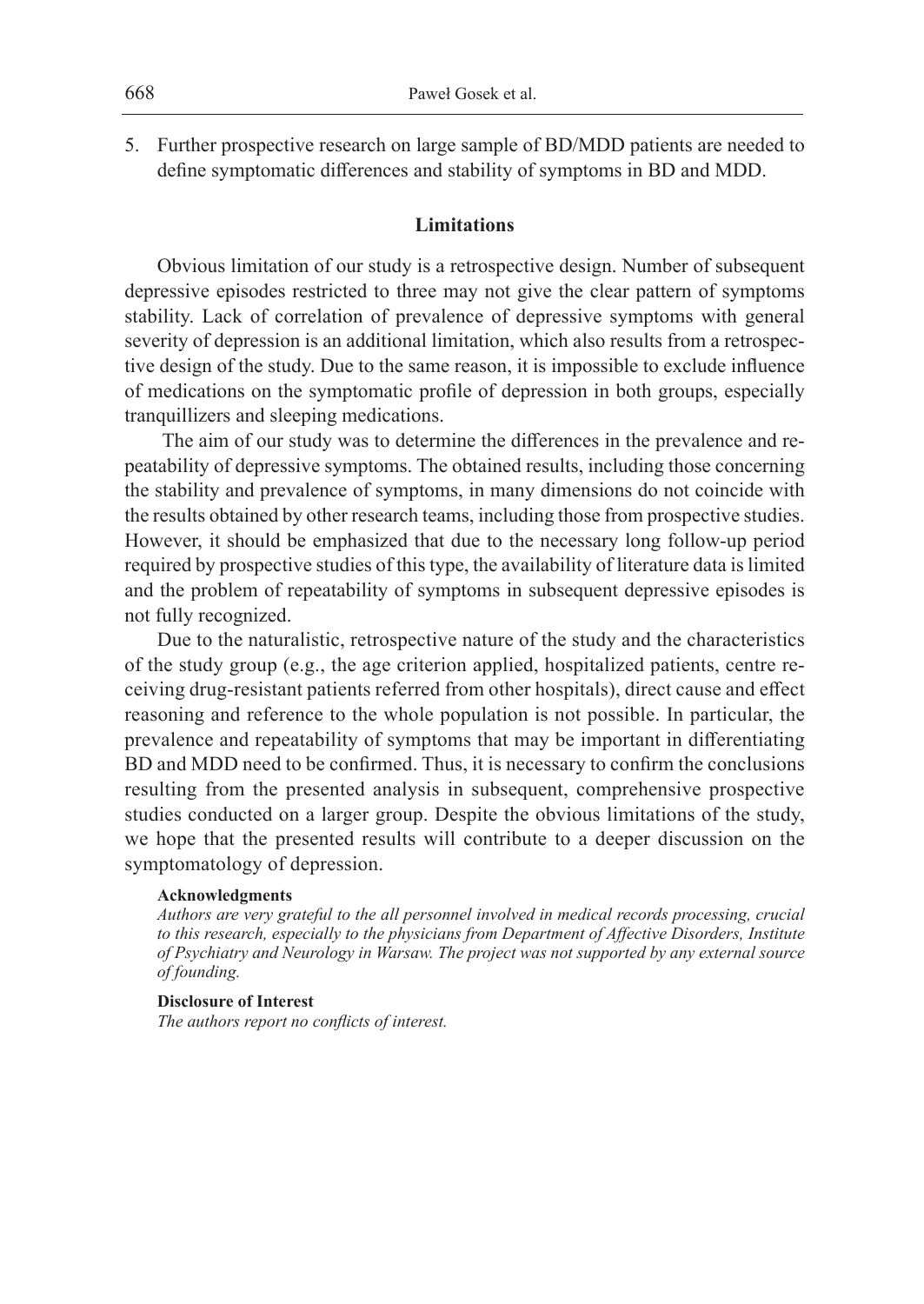#### **References**

- 1. World Health Organization. *The world health report 2001: Mental health new understanding, new hope*. https://www.who.int/whr/2001/en/.
- 2. Waraich P, Goldner EM, Somers JM, Hsu L. *Prevalence and incidence studies of mood disorders: A systematic review of the literature*. Can. J. Psychiatry 2004; 49(2): 124–138.
- 3. Merikangas KR, Jin R, He JP, Kessler RC, Lee S, Sampson NA et al. *Prevalence and correlates of bipolar spectrum disorder in the World Mental Health survey initiative*. Arch. Gen. Psychiatry 2011; 68(3): 241–251.
- 4. Roy-Byrne P, Post RM, Uhde TW, Porcu T, Davis D. *The longitudinal course of recurrent affective illness: Life chart data from research patients at the NIMH*. Acta Psychiatr. Scand. Suppl. 1985; 317: 1–34.
- 5. Ghaemi SN, Boiman EE, Goodwin FK. *Diagnosing bipolar disorder and the effect of antidepressants: A naturalistic study*. J. Clin. Psychiatry 2000; 61(10): 804–808.
- 6. Wang PS, Berglund P, Olfson M, Pincus HA, Wells KB, Kessler RC. *Failure and delay in initial treatment contact after first onset of mental disorders in the National Comorbidity Survey Replication*. Arch. Gen. Psychiatry 2005; 62(6): 603–613.
- 7. Hirschfeld RM, Lewis L, Vornik LA. *Perceptions and impact of bipolar disorder: How far have we really come? Results of the national depressive and manic-depressive association 2000 survey of individuals with bipolar disorder*. J. Clin. Psychiatry 2003; 64(2): 161–174.
- 8. Stensland MD, Jacobson JG, Nyhuis A. *Service utilization and associated direct costs for bipolar disorder in 2004: An analysis in managed care*. J. Affect. Disord. 2007; 101(1–3): 187–193.
- 9. McCombs JS, Ahn J, Tencer T, Shi L. *The impact of unrecognized bipolar disorders among patients treated for depression with antidepressants in the fee-for-services California Medicaid (Medi-Cal) program: A 6-year retrospective analysis*. J. Affect. Disord. 2007; 97(1–3): 171–179.
- 10. Goel N, Terman M, Terman JS. *Depressive symptomatology differentiates subgroups of patients with seasonal affective disorder*. Depress. Anxiety 2002; 15(1): 34–41.
- 11. Kessing LV, Jensen HM, Christensen EM. *Differences in the ICD-10 diagnostic subtype of depression in bipolar disorder compared to recurrent depressive disorder*. Psychopathology 2008; 41(3): 141–146.
- 12. Perlis RH, Brown E, Baker RW, Nierenberg AA. *Clinical features of bipolar depression versus major depressive disorder in large multicenter trials*. Am. J. Psychiatry 2006; 163(2): 225–231.
- 13. Rush AJ, Weissenburger JE. *Melancholic symptom features and DSM-IV*. Am. J. Psychiatry 1994; 151(4): 489–498.
- 14. Parker G, Hadzi-Pavlovic D. In: Parker G, editor. *Melancholia: A disorder of movement and mood*. New York: Cambridge University Press; 1996.
- 15. Parker G, Roy K, Wilhelm K, Mitchell P, Hadzi-Pavlovic D. *The nature of bipolar depression: Implications for the definition of melancholia*. J. Affect. Disord. 2000; 59(3): 217–224.
- 16. Kendler KS. *The diagnostic validity of melancholic major depression in a population-based sample of female twins*. Arch. Gen. Psychiatry 1997; 54(4): 299–304.
- 17. Mitchell PB, Wilhelm K, Parker G, Austin MP, Rutgers P, Malhi GS. *The clinical features of bipolar depression: A comparison with matched major depressive disorder patients*. J. Clin. Psychiatry 2001; 62(3): 212–216.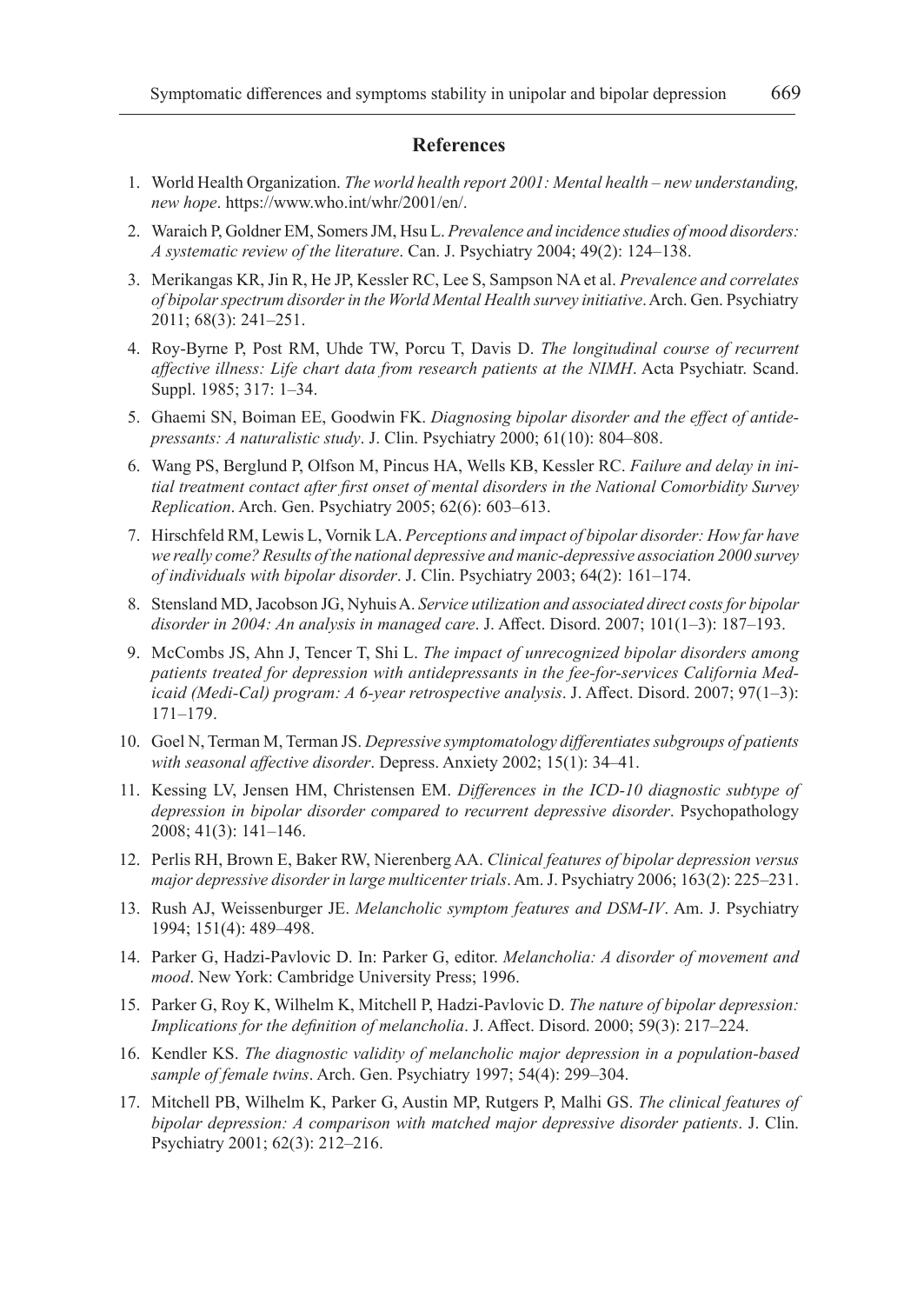- 18. Mitchell PB, Frankland A, Hadzi-Pavlovic D, Roberts G, Corry J, Wright A et al. *Comparison of depressive episodes in bipolar disorder and in major depressive disorder within bipolar disorder pedigrees*. Br. J. Psychiatry 2011; 199(4): 303–309.
- 19. Benazzi F. *Symptoms of depression as possible markers of bipolar II disorder*. Prog. Neuropsychopharmacol Biol. Psychiatry. 2006; 30(3): 471–477.
- 20. Serretti A, Mandelli L, Lattuada E, Smeraldi E. *Rapid cycling mood disorder: Clinical and demographic features*. Compr. Psychiatry 2002; 43(5): 336–343.
- 21. Benazzi F. *Clinical differences between bipolar II depression and unipolar major depressive disorder: Lack of an effect of age*. J. Affect. Disord. 2003; 75(2): 191–195.
- 22. Solomon DA, Leon AC, Endicott J, Mueller TI, Coryell W, Shea MT et al. *Psychosocial impairment and recurrence of major depression*. Compr. Psychiatry 2004; 45(6): 423–430.
- 23. Forty L, Smith D, Jones I, Caesar S, Cooper C, Fraser C et al. *Clinical differences between bipolar and unipolar depression*. Br. J. Psychiatry. 2008; 192(5): 388–389.
- 24. Potter W. *Bipolar depression: Specific treatments*. J. Clin. Psychiatry 1998; 59(Suppl 18): 30–36.
- 25. Bowden CL. *A different depression: Clinical distinctions between bipolar and unipolar depression*. J. Affect. Disord. 2005; 84(2–3): 117–125.
- 26. Olfson M, Das AK, Gameroff MJ, Pilowsky D, Feder A, Gross R et al. *Bipolar depression in a low-income primary care clinic*. Am. J. Psychiatry 2005; 162(11): 2146–2151.
- 27. Moreno C, Hasin DS, Arango C, Oquendo MA, Vieta E, Liu S et al. *Depression in bipolar disorder versus major depressive disorder: Results from the National Epidemiologic Survey on Alcohol and Related Conditions*. Bipolar Disord. 2012: 14(3): 271–282.
- 28. Beigel A, Murphy DL. *Unipolar and bipolar affective illness: Differences in clinical characteristics accompanying depression*. Arch. Gen. Psychiatry 1971; 24(3): 215–220.
- 29. Cvjetković-Bosnjak M. *Clinical characteristics of unipolar and bipolar depression*. Med. Pregl. 1998; 51(7–8): 329–332.
- 30. Katz MM, Robins E, Croughan J, Secunda S, Swann A. *Behavioural measurement and drug response characteristics of unipolar and bipolar depression*. Psychol. Med. 1982; 12(1): 25–36.
- 31. Judd LL, Schettler PJ, Akiskal H, Coryell W, Fawcett J, Fiedorowicz JG et al. *Prevalence and clinical significance of subsyndromal manic symptoms, including irritability and psychomotor agitation, during bipolar major depressive episodes*. J. Affect. Disord. 2012; 138(3): 440–448.
- 32. Perlis RH, Smoller JW, Fava M, Rosenbaum JF, Nierenberg AA, Sachs GS. *The prevalence and clinical correlates of anger attacks during depressive episodes in bipolar disorder*. J. Affect. Disord. 2004; 79(1–3): 291–295.
- 33. Coryell W, Winokur G, Shea T, Maser JD, Endicott J, Akiskal HS. *The long-term stability of depressive subtypes*. Am. J. Psychiatry 1994; 151(2): 199–204.
- 34. Mitchell PB, Malhi GS. *Bipolar depression: Phenomenological overview and clinical characteristics*. Bipolar Disord. 2004; 6(6): 530–539.
- 35. Abrams R, Taylor MA. *A comparison of unipolar and bipolar depressive illness*. Am. J. Psychiatry 1980; 137(9): 1084–1087.
- 36. Andreasen NC, Grove WM, Endicott J, Coryell WH, Scheftner WA, Hirschfeld RMA et al. *The phenomenology of depression*. Psychiatr. Psychobiol. 1988; 3(1): 1–10.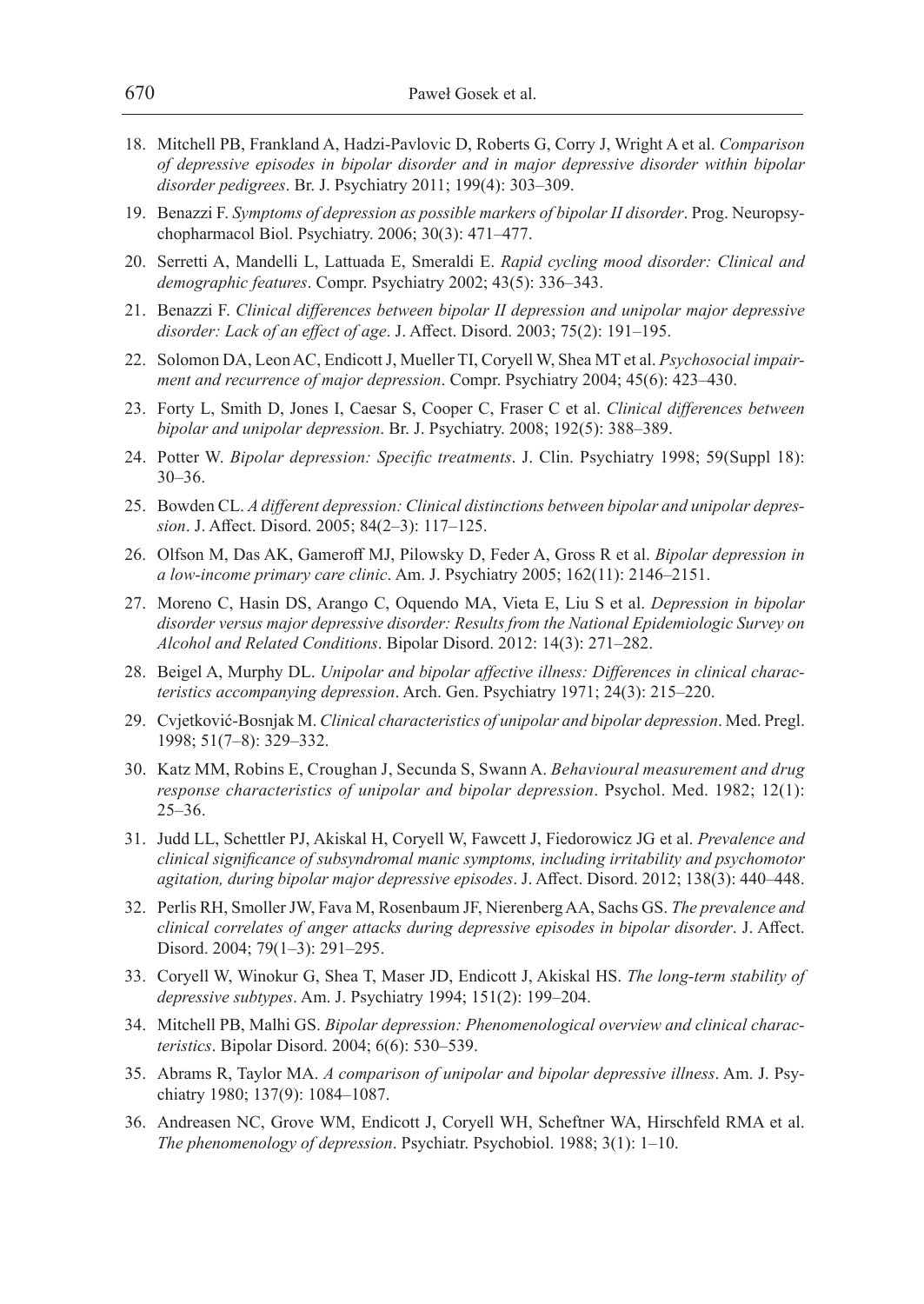- 37. Rybakowski JK, Suwalska A, Lojko D, Rymaszewska J, Kiejna A. *Bipolar mood disorders among Polish psychiatric outpatients treated for major depression*. J. Affect. Disord. 2005; 84(2–3): 141–147.
- 38. Rybakowski JK, Suwalska A, Lojko D, Rymaszewska J, Kiejna A. *Types of depression more frequent in bipolar than in unipolar affective illness: Results of the Polish DEP-BI study*. Psychopathology 2007; 40(3): 153–158.
- 39. Lish JD, Dime-Meenan S, Whybrow PC, Price RA, Hirschfeld RM. *The National Depressive and Manic-depressive Association (DMDA) survey of bipolar members*. J. Affect. Disord. 1994; 31(4): 281–294.
- 40. Dudek D, Siwek M, Zielińska D, Jaeschke R, Rybakowski J. *Diagnostic conversions from major depressive disorder into bipolar disorder in an outpatient setting: Results of a retrospective chart review*. J. Affect. Disord. 2013; 144(1–2): 112–115.
- 41. Angst J, Preisig M. *Course of a clinical cohort of unipolar, bipolar and schizoaffective patients. Results of a prospective study from 1959 to 1985*. Schweiz. Arch. Neurol. Psychiatr. 1995: 146(1): 5–16.
- 42. Nierenberg AA, Pava JA, Clancy K, Rosenbaum JF, Fava M. *Are neurovegetative symptoms stable in relapsing or recurrent atypical depressive episodes?* Biol. Psychiatry 1996; 40(8): 691–696.
- 43. Oquendo MA, Barrera A, Ellis SP, Li S, Burke AK, Grunebaum M et al. *Instability of symptoms in recurrent major depression: A prospective study*. Am. J. Psychiatry 2004; 161(2): 255–261.
- 44. Winokur G, Scharfetter C, Angst J. *Stability of psychotic symptomatology (delusions, hallucinations), affective syndromes, and schizophrenic symptoms (thought disorder, incongruent affect) over episodes in remitting psychoses*. Eur. Arch. Psychiatry. Neurol. Sci. 1985; 234(5): 303–307.
- 45. Paykel ES, Prusoff BA, Tanner J. *Temporal stability of symptom patterns in depression*. Br. J. Psychiatry 1976; 128: 369–374.
- 46. Landis JR, Koch GG. *The measurement of observer agreement for categorical data*. Biometrics 1977; 33(1): 159–174.
- 47. Angst J. *Clinical course of affective disorders*. In: Helgason T, Daly RJ, editors. *Depressive illness: Prediction of course and outcome*. Berlin: Springer; 1988. P. 1–48.
- 48. Solomon DA, Leon AC, Maser JD, Truman CJ, Coryell W, Endicott J et al. *Distinguishing bipolar major depression from unipolar major depression with the screening assessment of depression-polarity (SAD-P)*. J. Clin. Psychiatry 2006; 67(3): 434–442.
- 49. Vieta E, Sánchez-Moreno J, Lahuerta J, Zaragoza S; EDHIPO Group (Hypomania Detection Study Group). *Subsyndromal depressive symptoms in patients with bipolar and unipolar disorder during clinical remission*. J. Affect. Disord. 2008; 107(1–3): 169–174.
- 50. Lish JD, Dime-Meenan S, Whybrow PC, Price RA, Hirschfeld RM. *The National Depressive and Manic-depressive Association (DMDA) survey of bipolar members*. J. Affect. Disord. 1994; 31(4): 281–294.
- 51. Goldberg JF, Ernst CL. *Features associated with the delayed initiation of mood stabilizers at illness onset in bipolar disorder*. J. Clin. Psychiatry 2002; 63(11): 985–991.
- 52. Mundo E, Santini A, Salvadori D, Altamura AC. *Duration of Untreated Illness (DUI) and Clinical Course in Bipolar Disorder*. Presented at the 158th American Psychiatric Association annual meeting, 21–26 May, 2005, Atlanta, GA, USA.